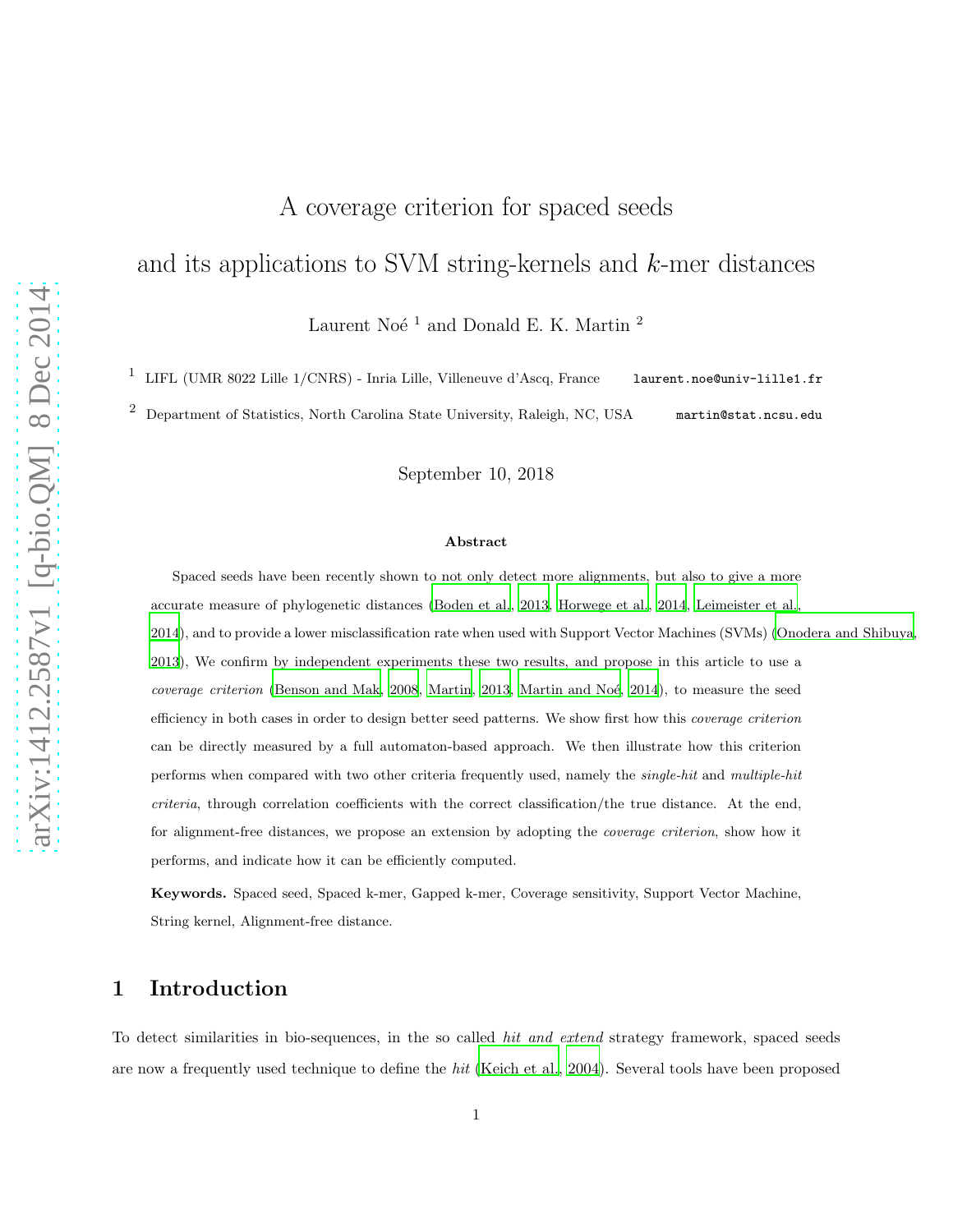that use spaced seeds [\(Chen et al., 2009,](#page-17-2) [David et al., 2011,](#page-18-0) [Harris](#page-19-2), [2007,](#page-19-2) [Homer et al.](#page-19-3), [2009,](#page-19-3) [Ilie et al., 2013](#page-19-4), Kielbasa et al., 2011, [Li et al., 2004,](#page-20-1) [Lin et al., 2008,](#page-20-2) [Zhou et al.](#page-22-0), [2010](#page-22-0)), or to design spaced seeds [\(Buhler et al.,](#page-17-3) [2005,](#page-17-3) [Do Duc et al., 2012,](#page-18-1) [Ilie et al.](#page-19-6), [2011,](#page-19-6) [Kucherov et al.](#page-20-3), [2006](#page-20-3), [Marschall et al., 2012,](#page-21-3) [Nuel](#page-21-4), [2011\)](#page-21-4). Work related to spaced seeds also includes the *lossless* filtration problem [\(Battaglia et al.](#page-16-0), [2009](#page-16-0), Břinda, [2014](#page-17-4), Burkhardt and Kärkkäinen, 2002, [Egidi and Manzini](#page-18-2), [2014a](#page-18-2)[,b](#page-18-3), [Farach-Colton et al., 2007,](#page-18-4) [Giladi et al., 2010,](#page-19-7) [Kucherov et al., 2005,](#page-20-4) [Nicolas and Rivals](#page-21-5), [2008](#page-21-5)), in the sense that all the alignments of a given set must be detected; the work proposed in this article can be applied to this problem too (section [3.3\)](#page-6-0), but we concentrate on the lossy filtration problem in the sense that we suppose that the alignments are associated with a probabilistic model. We also mention a related work on clump statistics [\(Bassino et al., 2008](#page-16-1), [Marschall et al.](#page-21-3), [2012,](#page-21-3) [Martin and Coleman](#page-21-6), [2011](#page-21-6), Régnier et al., [2014](#page-22-1), [Stefanov et](#page-22-2) al., [2007](#page-22-2)) that is close (but not similar). and that can, in some way, be complementary when both of them are considered in a more general framework.

The organization of the article is as follows. Section [2](#page-1-0) gives notation and definitions related to spaced seeds. Section [3](#page-2-0) defines the coverage of spaced seeds and proposes the tools used to measure it. Section [4](#page-6-1) shows how coverage can be used in two biologically oriented applications : first, when spaced seeds are included within SVM kernels (sub-section [4.1\)](#page-7-0), or when spaced seeds are applied to measure phylogenetic distances (sub-section [4.2\)](#page-9-0). In this last case, we also propose a new distance based on the coverage (subsection [4.2.2\)](#page-11-0) and the substantial improvement achieved. Section [5](#page-14-0) provides, at the end, some concluding remarks.

## <span id="page-1-0"></span>2 Notation

We suppose here that strings are indexed starting from position number 1. For a given string  $u$ , we will use the following notation :  $u[i]$  gives the *i*-th symbol of u, |u| is the length of u, and  $|u|_a$  is the number of symbol letters a that u contains. Also,  $d(u)$  is the prefix of length d of the string u, and  $(u)_d$  is the suffix of length d of the string u. For two strings u and v,  $u \cdot v$  is the concatenated string.

Alignments without gaps (indels) can be modeled by a succession of mismatch or match symbols, and thus be represented as a string x in a binary alphabet  $\{0, 1\}$ . A spaced seed can be represented as a string  $\pi$ , but in a different binary alphabet  $\{*,1\}$ : 1 indicates a position on the seed  $\pi$  where a match must occur in the alignment x (it is thus called a must match symbol), whereas ∗ indicates a position where a match or a mismatch is allowed (it is thus called a *joker* symbol). The weight of a seed  $\pi$  (denoted by w) is defined as the number of *must match* symbols  $(w = |\pi|_1)$ , whereas the *span/length* of a seed  $\pi$  (denoted by k) is its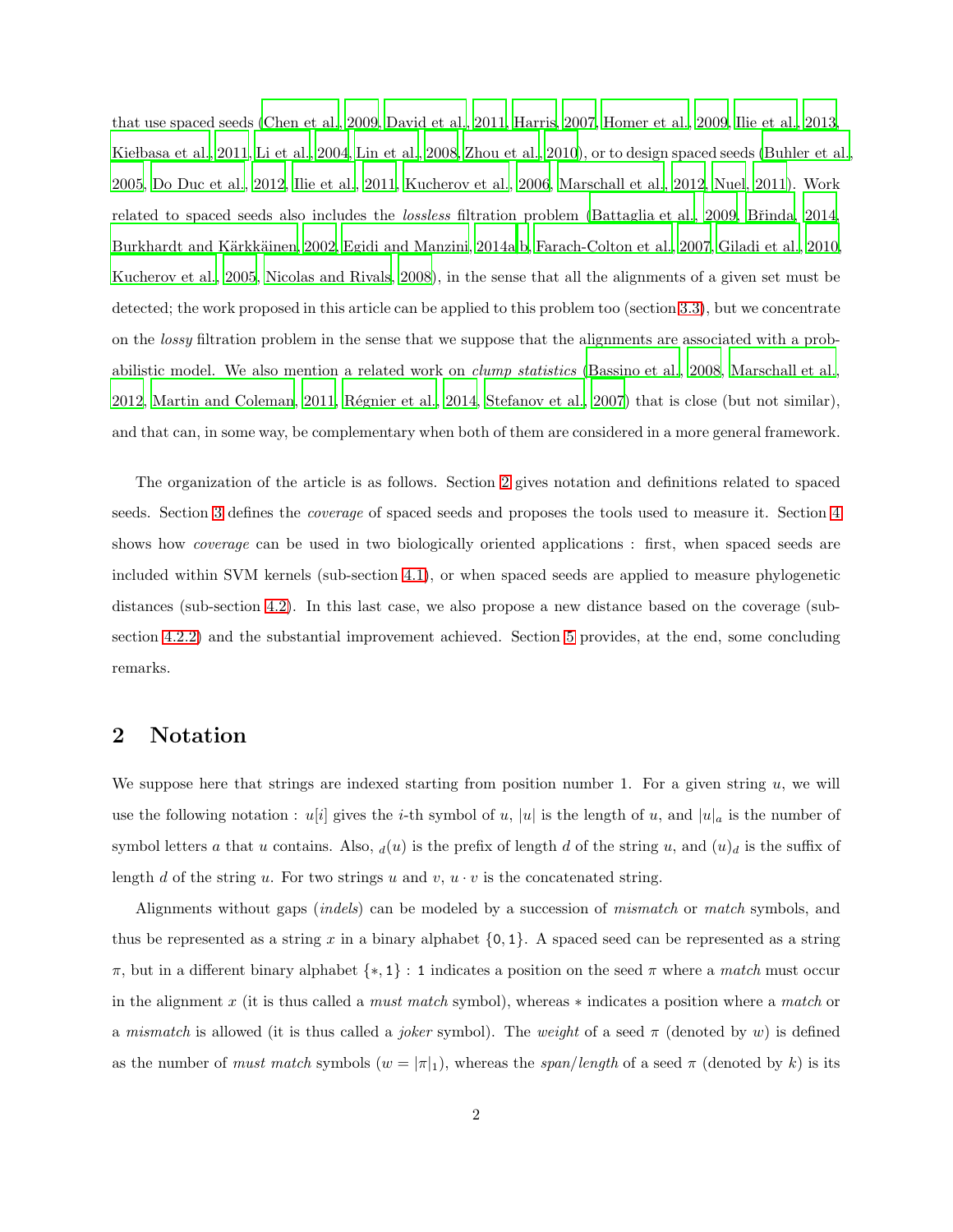full length  $(k = |\pi|)$ .

A spaced seed  $\pi$  of length k hits an alignment x of length n starting at position  $i$   $(i \in [1 \dots n-k+1])$  iff

$$
\forall j \in [1 \dots k] \qquad \pi[j] = 1 \implies x[j + i - 1] = 1
$$

The usual requirement for a seed, when used to detect alignments x, is to have at least one hit [\(Keich et al.](#page-19-1),  $2004$ ) in x, the so called *single hit* criterion. Several methods are also based on multiple hits, as they require more than one hit to trigger an alignment extension [\(Burkhardt et al., 1999](#page-17-6), [David et al., 2011](#page-18-0), [Rasmussen et al.](#page-22-3), [2006\)](#page-22-3). In the next section, we extend the way to define criteria based on seed hits by measuring coverage provided by these hits.

# <span id="page-2-1"></span><span id="page-2-0"></span>3 Definition and computation of the seed coverage

### 3.1 Definition of the coverage

 $\mathbf{I}$ 

 $\mathbf{r}$ 

The coverage of a seed  $\pi$  on an alignment x is defined by the number of 1's in the alignment x that are covered by at least one must match symbol of one of the seed's hits [\(Benson and Mak](#page-17-1), [2008,](#page-17-1) [Martin](#page-21-1), [2013](#page-21-1), Martin and Noé, 2014).

For example, the seed  $\pi = 11 * 1$  has three hits on the string alignment  $x = 101111001011111$ . The coverage provided by these hits (denoted by • symbols below) is 8.

| $\pi_{occ_1}$<br>$\pi$ occ <sub>2</sub> |  | ٠<br>٠<br>٠ | ٠<br>٠                              | v<br>́ | $\bullet$           |   |  |        | ∗ |        |  |
|-----------------------------------------|--|-------------|-------------------------------------|--------|---------------------|---|--|--------|---|--------|--|
| $\pi$ occ <sub>3</sub>                  |  | ٠<br>٠<br>٠ | $\bullet$<br>$\bullet$<br>$\bullet$ |        | ٠<br>٠<br>$\bullet$ |   |  | ٠<br>۰ |   | $\ast$ |  |
| $\boldsymbol{x}$                        |  |             |                                     |        |                     | 0 |  |        |   |        |  |

The coverage concept can be generalized to multiple seed patterns. For example, the set of seeds  ${\pi_1, \pi_2} = {11 * 1, 1 * 1 * 1}$  has six hits on the string alignment x. The coverage provided by these hits is 11.

| $\pi_{2\; occ_1}$   | $\ast$ |   | ∗ |        |   |          |   |        |        |   |        |  |
|---------------------|--------|---|---|--------|---|----------|---|--------|--------|---|--------|--|
|                     |        |   |   | $\ast$ |   |          |   |        |        |   |        |  |
| $\pi_{1\; occ_2}$   |        |   |   | ٠      |   |          |   |        |        |   |        |  |
| $\pi_{2\; occ_3}$   |        |   |   |        |   |          |   | $\ast$ | $\ast$ |   |        |  |
| $\pi_{1\,\; occ_4}$ |        |   |   |        |   |          |   |        |        | ∗ |        |  |
| $\pi_{2\; occ_5}$   |        |   |   |        |   |          |   |        | $\ast$ |   | ∗      |  |
| $\pi_{1\; occ_6}$   |        | ٠ |   | ۰      | ٠ |          |   |        |        |   | $\ast$ |  |
|                     |        |   |   |        |   |          |   |        |        |   |        |  |
| $\boldsymbol{x}$    |        |   |   |        |   | $\Omega$ | O |        |        |   |        |  |
|                     |        |   |   |        | ٠ |          |   |        |        |   |        |  |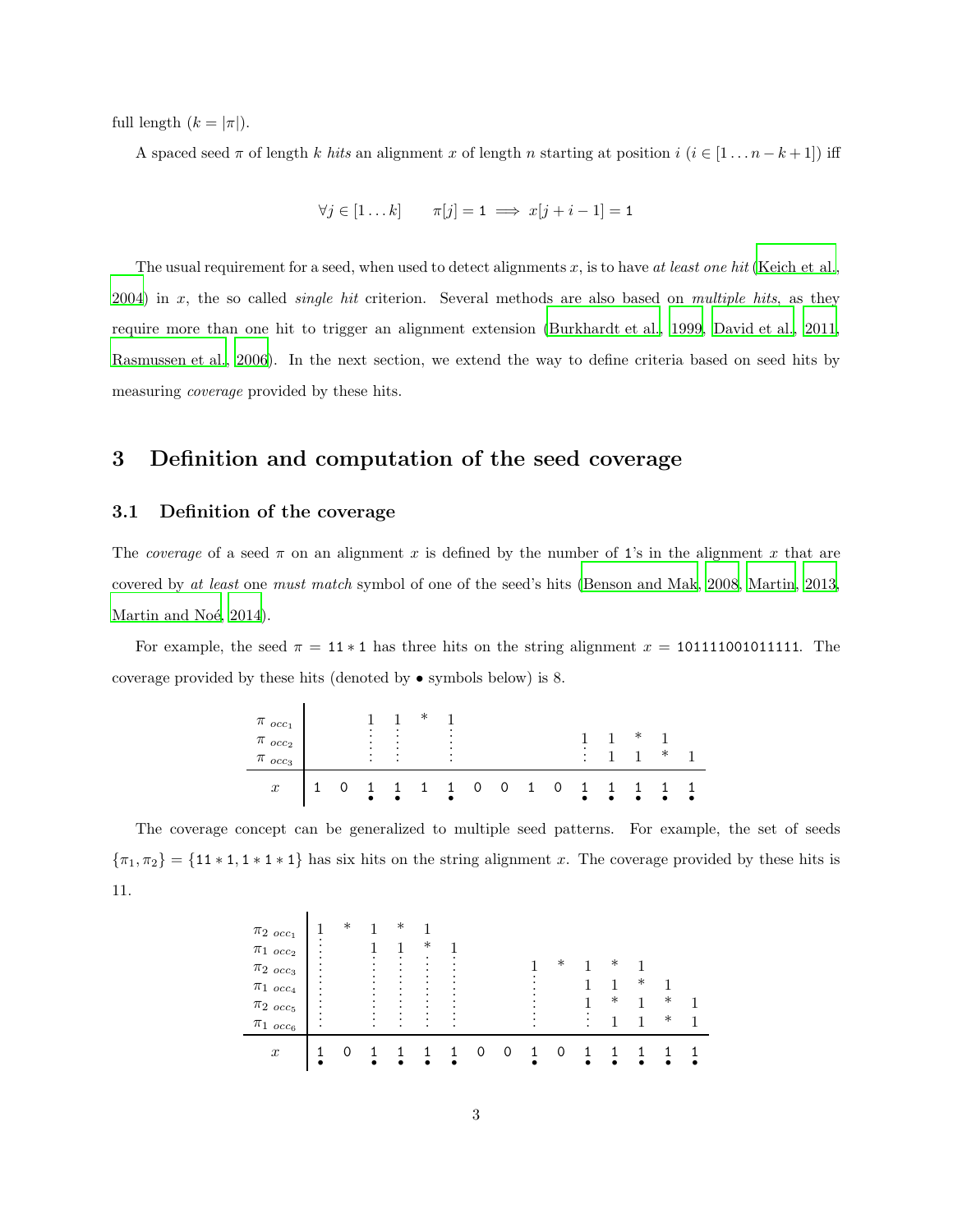#### <span id="page-3-0"></span>3.2 Coverage automaton

Given a seed  $\pi$  or a set of seeds  $\{\pi_1, \pi_2, \ldots\}$  along with an input string x, the aim of the automaton is to compute the coverage of  $\pi_1, \pi_2, \ldots$  on x, as defined in section [3.1.](#page-2-1) To fully compute the coverage, a necessary and sufficient task, typically devoted to an automaton, is to update the coverage each time we concatenate a new symbol to the right of x. For example, for the set of seeds  ${\pi_1, \pi_2} = {11 * 1, 1 * 1 * 1}$  and the string  $x = 1011110011110$ , we desire to determine the set of newly covered positions (denoted by two  $\circ$  symbols below) after reading the new symbol 1 to form the extended string  $x' = x \cdot 1$ , together with their count to update the coverage. We will call this  $(+2)$  value the *coverage increment*.

| $\pi_{2~occ_1}$<br>$\pi_{1\ occ_2}$<br>$\pi_{1\ occ_3}$                                        | 1<br>٠      | $\ast$ | 1<br>1<br>٠<br>٠ | $\ast$<br>1                                             | 1<br>$\ast$<br>٠<br>$\bullet$<br>$\cdot$ | 1<br>$\bullet$<br>$\cdot$ |   |   | $\mathbf 1$         | $\mathbf{1}$             | $\ast$                           | 1           |                  |              |
|------------------------------------------------------------------------------------------------|-------------|--------|------------------|---------------------------------------------------------|------------------------------------------|---------------------------|---|---|---------------------|--------------------------|----------------------------------|-------------|------------------|--------------|
| $\boldsymbol{x}$                                                                               | 1           | 0      | 1                | 1                                                       | 1                                        | 1                         | 0 | 0 | $\frac{1}{\bullet}$ | 1                        | 1                                | 1           | 0                |              |
|                                                                                                |             |        |                  |                                                         |                                          |                           |   |   |                     |                          |                                  |             |                  |              |
| $\pi_{2~occ_1}$<br>$\pi_{1~occ_2}$<br>$\pi_{1~occ_3}$<br>$\pi_2$ $_{occ_4}$<br>$\pi_{1~occ_5}$ | 1           | $\ast$ | 1<br>1<br>۰      | $\ast$<br>$\mathbf 1$<br>$\ddot{\phantom{0}}$<br>٠<br>٠ | 1<br>$\ast$<br>٠<br>٠                    | 1                         |   |   | ٠                   | 1<br>1<br>٠<br>$\bullet$ | $\ast$<br>$\ast$<br>$\mathbf{1}$ | 1<br>1<br>1 | $\ast$<br>$\ast$ | 1<br>1       |
| $x^{\prime}$                                                                                   | $\mathbf 1$ | 0      | 1                | 1                                                       | 1                                        | 1                         | 0 | 0 | 1                   | 1                        | 1<br>$\circ$                     | 1           | 0                | 1<br>$\circ$ |

For a set of seeds  $\{\pi_1, \pi_2, \ldots\}$  with  $k = max_i(|\pi_i|)$ , first notice that a suffix of x of length (at most)  $k-1$ is sufficient to know which *proper prefixes* of one of the seeds can lead to a new hit : we will call q this suffix. Moreover, to update the coverage increment, we need to know which 1 symbols inside  $q$  have already been covered by previous hits of one of the seeds : this can be done with a binary word c of length  $|q|$  associated with q. States of the automaton are thus defined accordingly by a pair  $\langle \frac{q}{c} \rangle$ .

For example, for the set of seeds  $\{\pi_1, \pi_2\} = \{11 * 1, 1 * 1 * 1\}$ , the state reached when reading the first string alignment  $x = 1011110011110$  (used in the previous example) is represented by the pair  $\langle \frac{q}{c} \rangle = \langle \frac{1110}{c} \rangle$ and the transition to  $x' = x \cdot 1$  can be computed accordingly with the new hits of  $\pi_1$  and  $\pi_2$ 

$$
\begin{array}{c|ccccccccc}\n\pi_{2\,\,occ_4} & \ldots & 1 & * & 1 & * & 1\\
\pi_{1\,\,occ_5} & \ldots & & 1 & 1 & * & 1\\
q \rightarrow q' & \ldots & 1 & 1 & 1 & 0 & 1\\
\end{array}
$$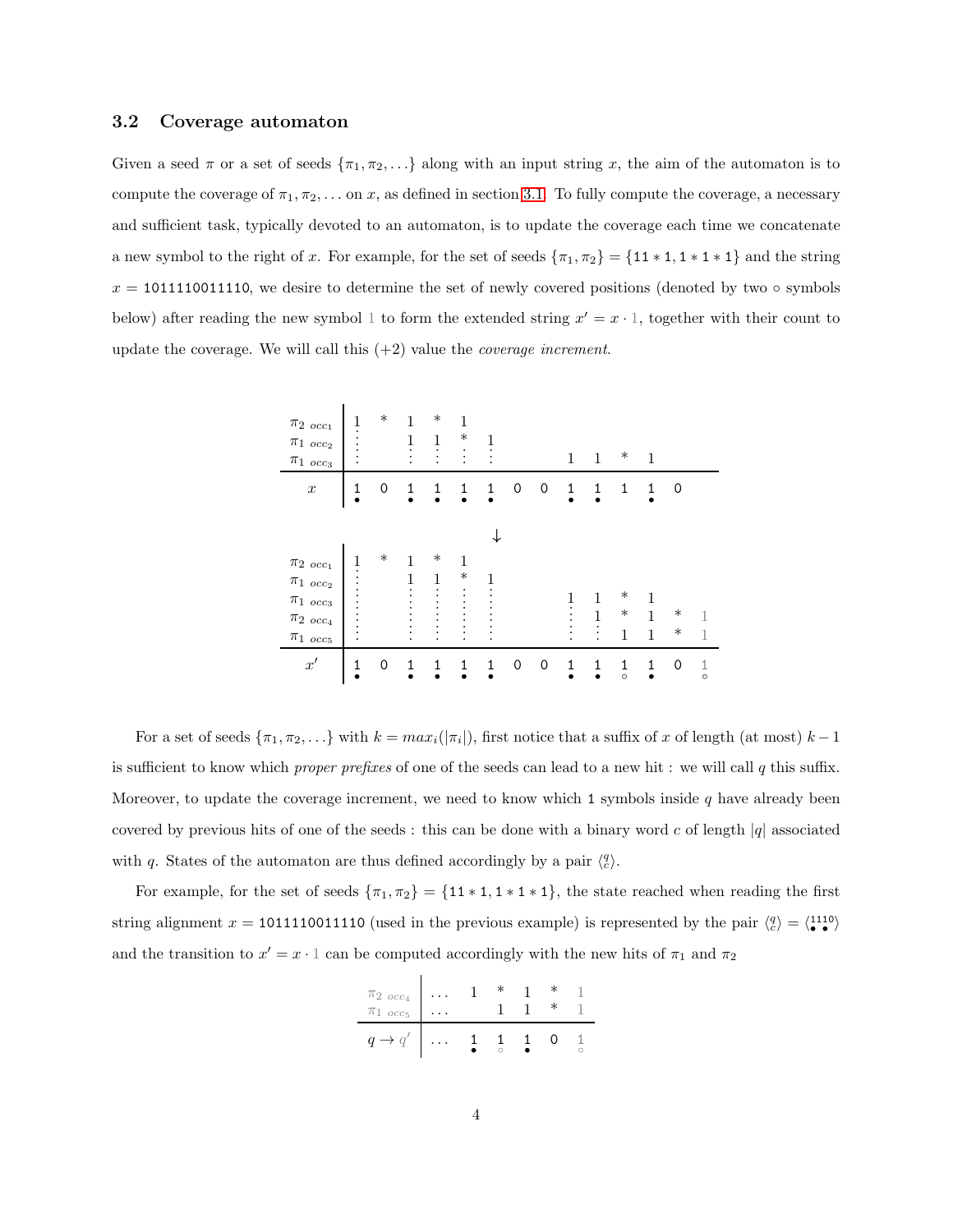

Figure 1: Minimized Mealy coverage automaton (count on transitions) for the seeds  $\{\pi_1, \pi_2\} = \{11 * 1, 1 * 1 * 1\}$ 

<span id="page-4-1"></span><span id="page-4-0"></span>Figure 2: Minimized Moore coverage automaton (count on states) for the seeds  $\{\pi_1, \pi_2\} = \{11 * 1, 1 * 1 * 1\}$ 

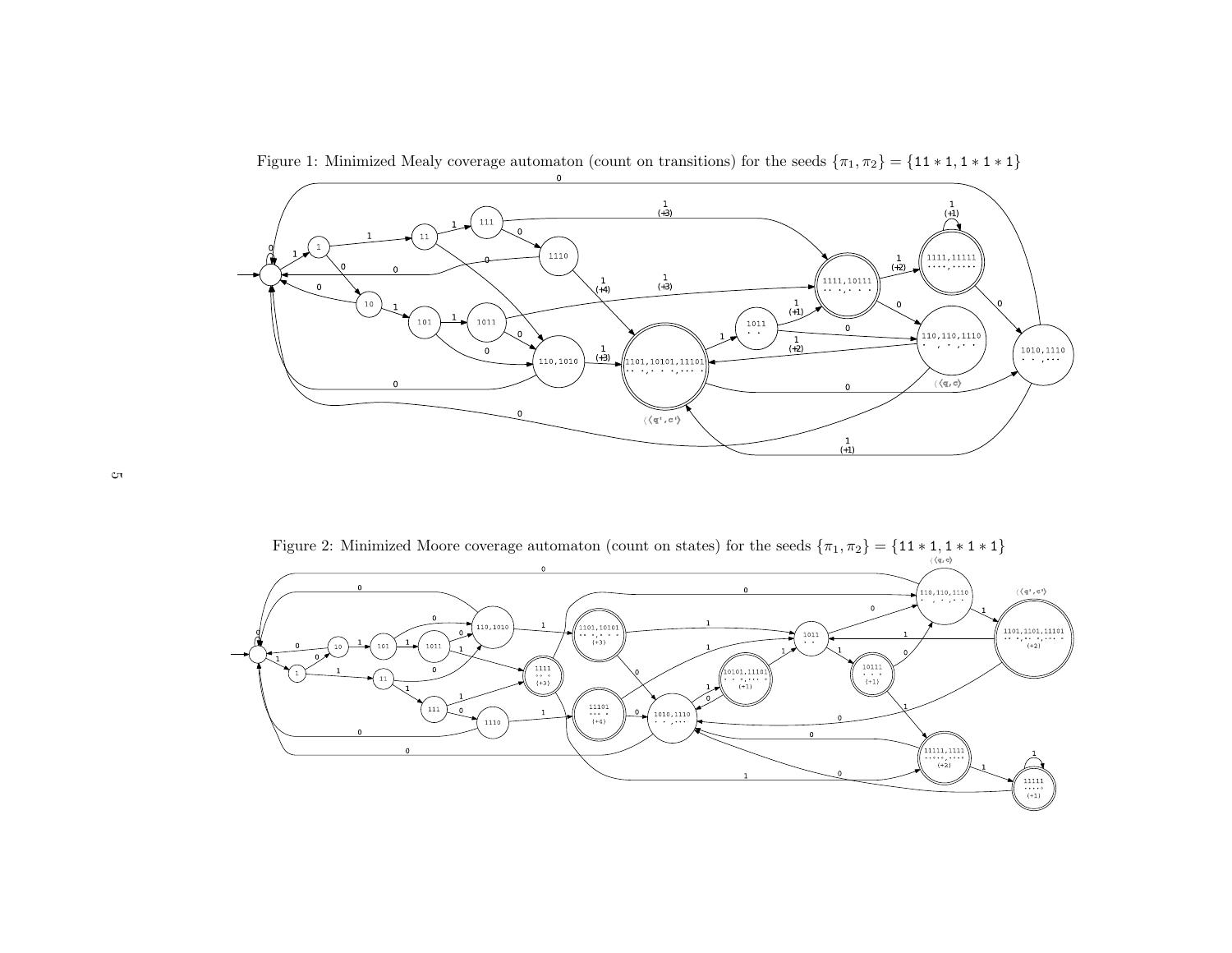The new state may be represented by the pair  $\frac{q'}{q'}$  $\begin{array}{c}\n q' \\
 q' \end{array}$  =  $\langle \begin{array}{c} 1101 \\
 \bullet \end{array} \rangle$  with  $|q'| \leq k-1$ . Note that  $q'$  can even be reduced to a smaller suffix, because no *proper prefix* of  $\pi_1$  or  $\pi_2$  can start with  $q' = 1101$ , but a prefix of  $\pi_2$  can match the first proper suffix of q', namely 101, to initiate a hit. Thus  $\frac{q'}{q'}$  $\begin{array}{l} \left\langle \begin{array}{l} q' \end{array} \right\rangle \; = \; \left\langle \begin{array}{l} 1101 \text{)} = \end{array} \right\rangle \; \equiv \; \left\langle \begin{array}{l} 101 \text{)} = \end{array} \right\rangle \end{array}$ : this reduction can be done easily using the Fail function of Aho-Corasick algorithm [\(Aho and Corasick](#page-16-2), [1975\)](#page-16-2) which is applied in classical seed automata [\(Buhler et al., 2005,](#page-17-3) [Kucherov et al., 2007\)](#page-20-5), as well as coverage automata [\(Benson and Mak, 2008,](#page-17-1) Martin and Noé, 2014). We will suppose that we always apply this reduction on all the states  $\langle \frac{q}{c} \rangle$ .

From the point of view of the automaton definition, two finite state machines are possible : Mealy or Moore. Accordingly, the automaton must provide the *coverage increment*, either on each transition (for the *Mealy* automaton), or on each state (for the *Moore* automaton). For example, on the set of seeds  ${\pi_1, \pi_2} = {11 * 1, 1 * 1 * 1}$  ${\pi_1, \pi_2} = {11 * 1, 1 * 1 * 1}$  ${\pi_1, \pi_2} = {11 * 1, 1 * 1 * 1}$ , these two representations are illustrated on Figures 1 and [2](#page-4-1) : due to size, we present here the minimal version for both automata by merging equivalent states. For readability, when some hits occur, we have represented the states  $\langle \frac{q}{c} \rangle$  with their full length matching symbols of length up to *k* and not *k* – 1 (see for example  $\langle \frac{q}{c} \rangle \equiv \langle \frac{1101}{•} \rangle$  and  $\langle \frac{q'}{c'} \rangle$  $\langle q'_{\bullet} \rangle \equiv \langle 101 \rangle$  $\langle q'_{\bullet} \rangle \equiv \langle 101 \rangle$  $\langle q'_{\bullet} \rangle \equiv \langle 101 \rangle$  on the Figures 1 and [2\)](#page-4-1).

The *Mealy* automaton is obviously more compact when considering the number of states. On the other hand, it requires one to store an additional value per transition (and also needs more specific algorithms : for example, the Hopcroft minimization algorithm [\(Hopcroft](#page-19-8), [1971](#page-19-8)) must be adapted to the Mealy case).

Each representation has been independently implemented by one of the authors : the one based on count on transition (Mealy) is implemented in Matlab (see [Martin](#page-21-1), [2013,](#page-21-1) Martin and Noé, 2014), and code has been also tested on Octave [\(Octave community, 2014](#page-21-7)), whereas the other, mainly for compatibility issues, is based on count on states (Moore), and is generalized for subset seeds (slight extension of spaced seeds) with multiple seeds in mind [\(Kucherov et al., 2007\)](#page-20-5). The "Mealy" Matlab code is available upon request from the second author, and the "Moore" code is included in the C++ Iedera program [\(Kucherov et al., 2014](#page-20-6)) starting from development version 1.06  $\alpha$ 7.

Several minimizations of the states (considering both  $q$  and  $c$ ) can be considered *during* the construction of these automata, but the details are out of scope of this article (see [Kucherov et al., 2007,](#page-20-5) Martin and Noé, [2014\)](#page-21-2). In practice, we use at least two methods to detect coverage strings c that are *equivalent*, together with the optimisation of Kucherov et al.  $(2007)$  on strings q to save some memory space **before** completing the full automaton. Note that this last automaton, once entirely built, can always be fully reduced to its minimal form, for example by applying the classical Hopcroft minimization algorithm [\(Hopcroft](#page-19-8), [1971](#page-19-8)).

Independently, we also mention that it seems difficult, for this special *coverage* problem, to find an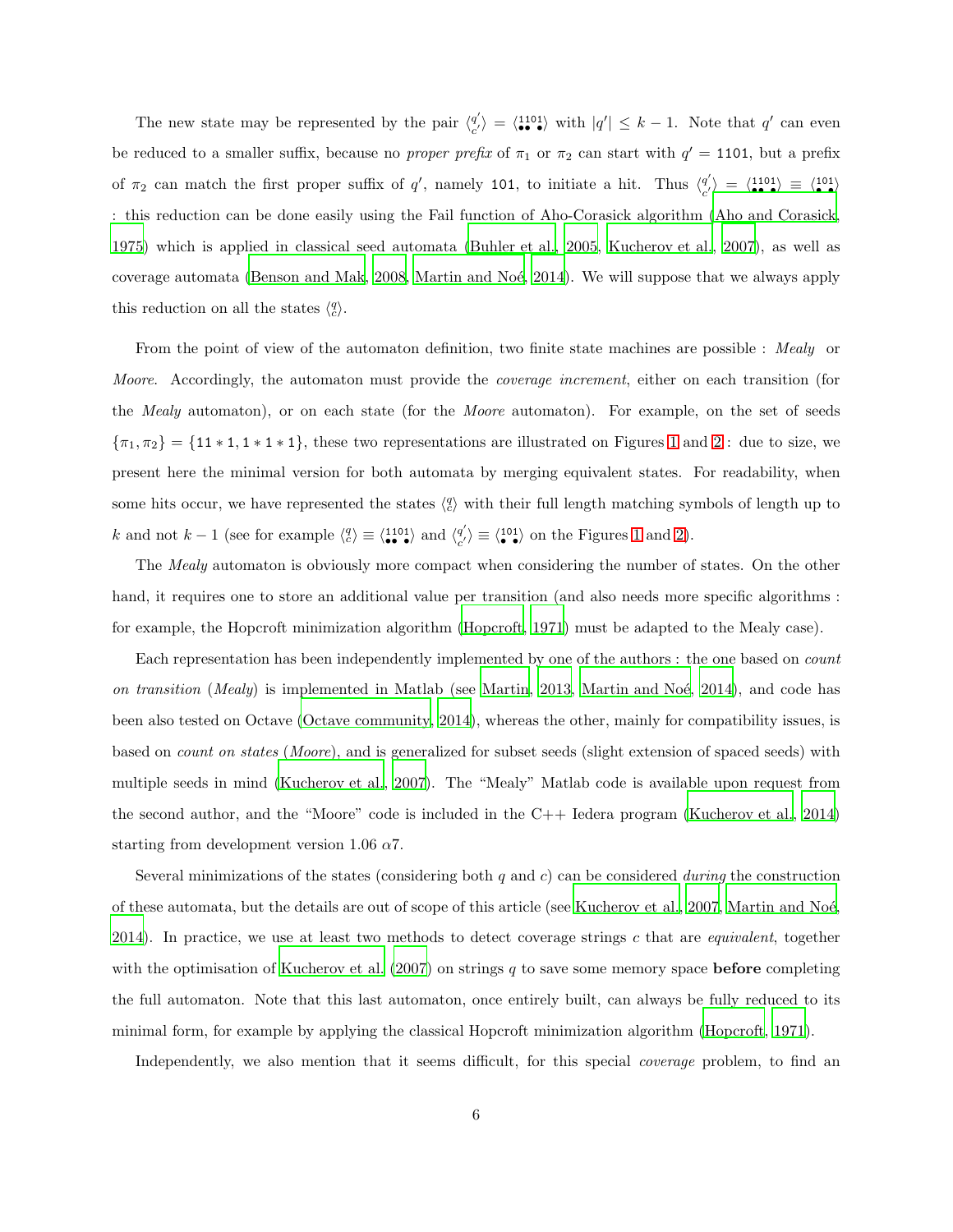equivalent classical regular expression to help build the automata. Even classical tools (such as grep) have for example equivalent parameters to simulate a single or multiple hit, but no parameter is provided for this coverage problem.

### <span id="page-6-0"></span>3.3 Computation

Given a generative model  $\mathcal X$  for the string x, it is possible to compute the distribution of the coverage values according to a Markov process [\(Martin, 2013,](#page-21-1) Martin and Noé, 2014) or any model that can be represented by a non-deterministic probabilistic automaton [\(Kucherov et al., 2006,](#page-20-3) [Marschall et al., 2012,](#page-21-3) Martin and Noé, [2014,](#page-21-2) [Nuel, 2008\)](#page-21-8). We don't consider directly in this article this computation, as the model used in our tests is pure Bernoulli : the computation can thus be performed directly with a simple dynamic programming algorithm on the coverage automaton of section [3.2.](#page-3-0) We refer to the aforementioned articles for more details on more complex probabilistic models.

Independently, we also mention that the work proposed here is applied on the *lossy seed framework*, in the sense that we consider a *probability* to hit (or *cover*) an alignment sequence x generated by a model  $\mathcal{X}$ . However, this work is not strictly limited to probabilities, and can be easily extended, for example to the lossless seed framework. In that case, the set of alignments is fixed, for example by giving a fixed length together with a fixed number of errors : the problem is then to always hit (or cover) any of the alignments on this set (so without *loss*). This last computation can be done easily, simply by replacing the *semi-ring* used for probabilities by a less conventional tropical semi-ring [\(Mohri](#page-21-9), [2009,](#page-21-9) [Pin](#page-21-10), [1998,](#page-21-10) [Simon](#page-22-4), [1988\)](#page-22-4) used for match/mismatch scores or mismatch costs. Note also that the simple fact of counting the number of alignments, in alignment classes that have a given percentage of identity (as done in [Benson and Mak, 2008\)](#page-17-1), or a given coverage for a set of seeds, or any combination of these elements, is also possible, by use of a counting semi-ring adapted for this task [\(Huang, 2006\)](#page-19-9).

### <span id="page-6-1"></span>4 Experiments

In this section, we consider two *biological sequence* oriented applications that have recently been proposed to use spaced seeds : SVM classifiers based on spaced string kernels [\(Onodera and Shibuya](#page-21-0), [2013\)](#page-21-0), and alignment-free distance estimators using spaced k-mers [\(Boden et al., 2013,](#page-17-0) [Horwege et al.](#page-19-0), [2014](#page-19-0), [Leimeister et al.,](#page-20-0) [2014\)](#page-20-0). We show that the coverage sensitivity can be used in both cases to improve the estimators, and thus also be applied to the selection of the best seed patterns on such domains.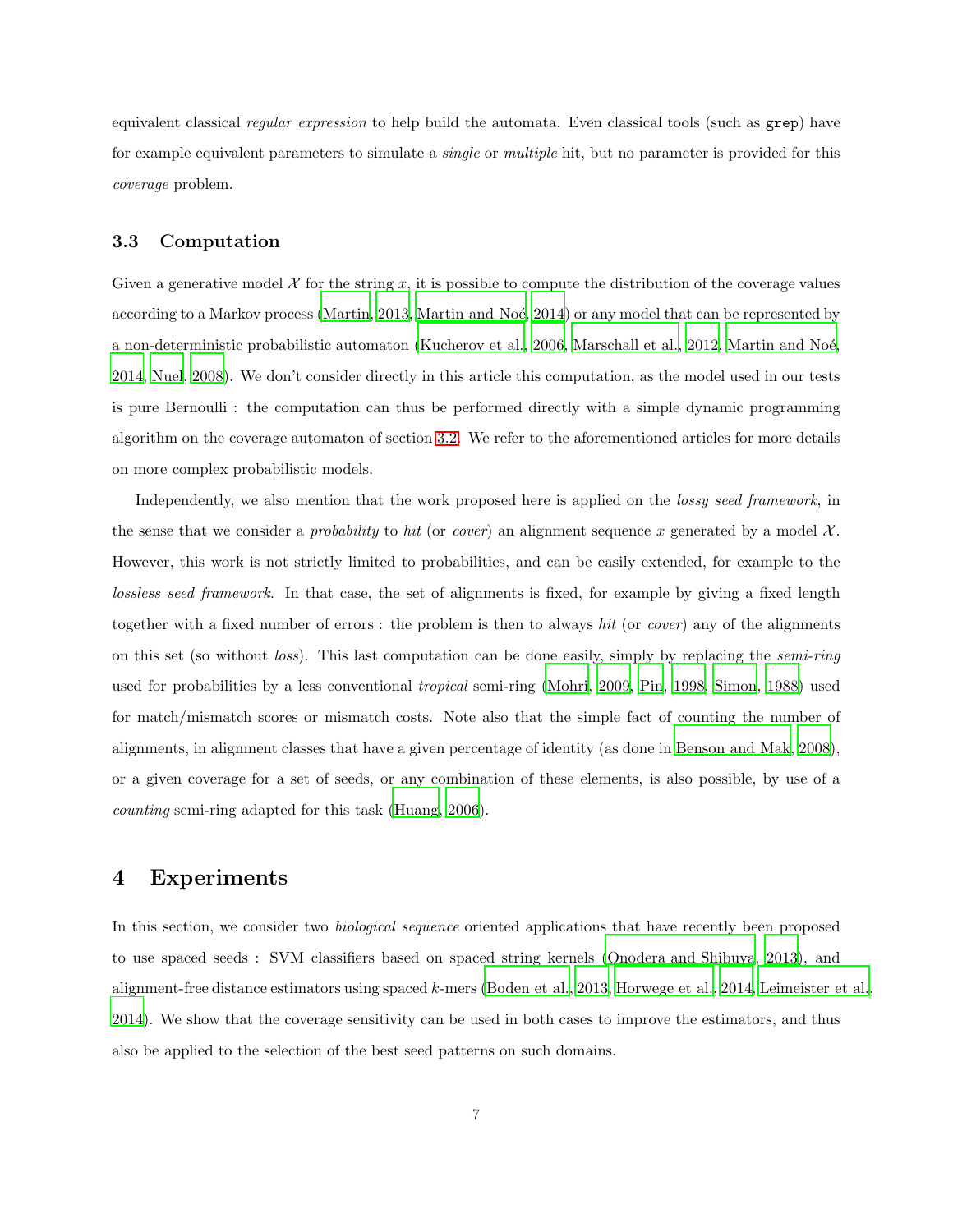<span id="page-7-0"></span>Additional data and results, together with scripts used for this section can be found at [http://bioinfo.lifl.fr/yass/iedera\\_coverage/](http://bioinfo.lifl.fr/yass/iedera_coverage/).

### 4.1 Coverage sensitivity and spaced seed string kernels

String kernels [\(Lodhi et al.](#page-20-7), [2002](#page-20-7)) are a classical model used for text classification with SVM. They have frequently been applied to biological sequence classification, as k-spectrum kernels [\(Leslie et al., 2002\)](#page-20-8), mismatch k-spectrum kernels [\(Leslie et al., 2004\)](#page-20-9), string alignment kernels [\(Saigo et al., 2004\)](#page-22-5), profile-based string kernels [\(Kuang et al., 2005\)](#page-20-10) to cite a few examples.

k-spectrum kernels and its derivatives are mostly used with contiguous seeds : surprisingly, no spaced seeds were designed to comply with this approach. However, it has been experimentally shown by [Onodera and Shibuya](#page-21-0)  $(2013)$ , and during the submission of this work by Ghandi et al.  $(2014a,b)$  $(2014a,b)$  $(2014a,b)$  that spaced seeds help decrease the zero/one misclassification rate in practice, even for the simplest kernels. The main reason of this lack might be the intrinsic difficulty to find a correct estimation criterion for spaced seed patterns, but on the other hand, not so much effort has been made to increase the diversity of criteria used. Most of the proposed algorithms to estimate spaced seed sensitivity concentrate on the **single-hit criterion** ("at least one hit for a seed/set of seeds"). This criterion makes sense for classical "hit and extend" alignment methods used in bioinformatics, but seems to be too restrictive for spectrum kernels that are supposed to filter the information content based of "several concordant clues".

The **multi-hit criterion** ("at least t hits for a seed/set of seeds") seems at first more appropriate for this task, but again has never been tried in this field of research. One possible drawback is that it does not distinguish highly overlapped hits of seeds from disjoint ones. Finally, and for the latter reason, we also decided to apply the new coverage criterion ("at least t covered 1-symbols in the alignment, each covered by at least one 1-symbol of a seed hit ") in comparison with the two others.

In the two following subsections, we try to correlate these three criteria with SVM zero/one misclassification rate.

#### 4.1.1 SVM-Benchmark and Protocol

The benchmark used for this test consists of 2208 families extracted from the non-coding RNA database RFAM v11.0 [\(Burge et al.](#page-17-7), [2012](#page-17-7)). It represents up to 65908 sequences per family.

We decided to split each family by randomly picking  $50\%$  of its sequences for the SVM learning process and keeping the 50% remaining for the classifier to measure the zero/one misclassification rate. We use the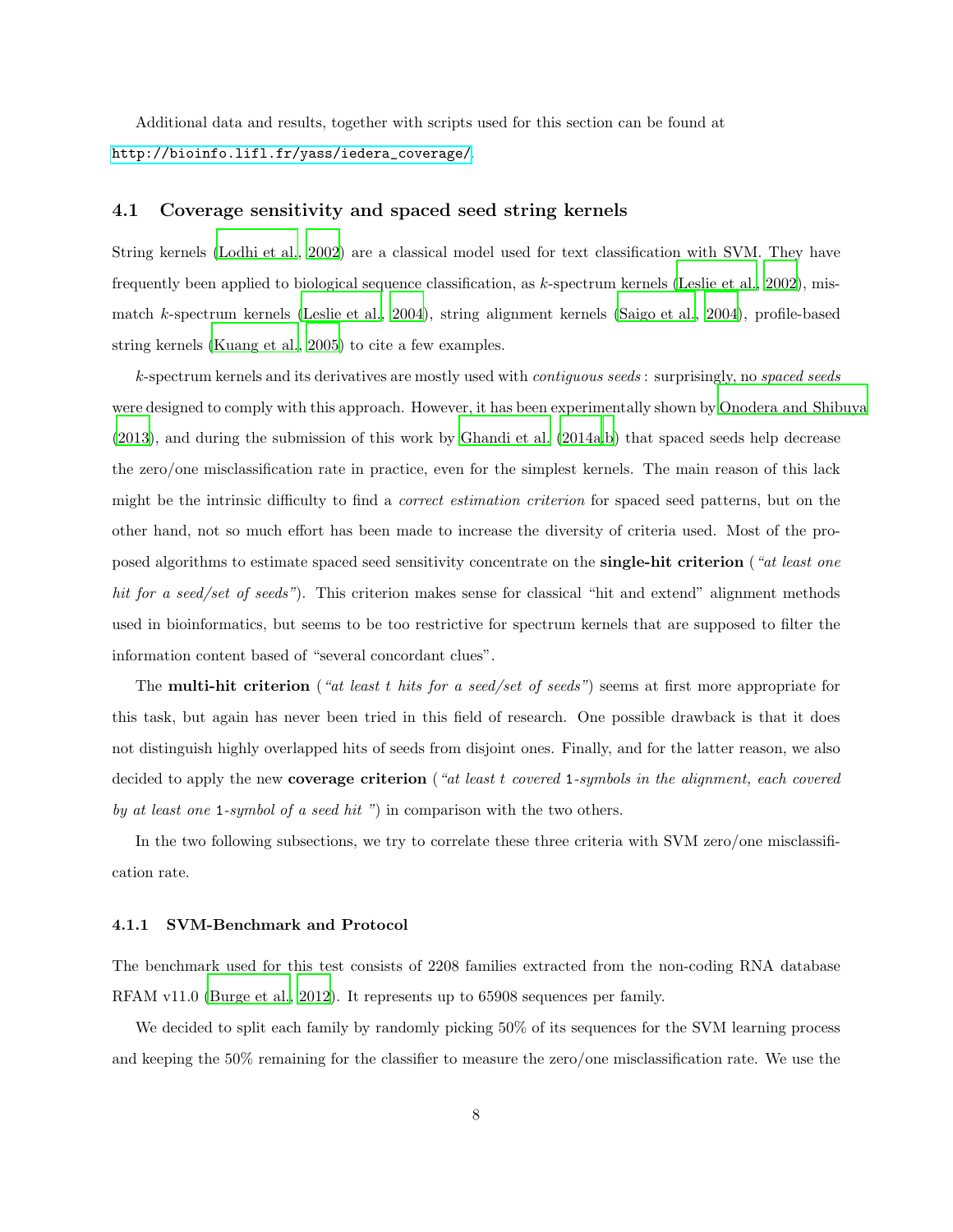$SVM^{multiclass}$  [\(Joachims, 2002\)](#page-19-10) package Version 2.20 (date 14.08.2008) from http://www.cs.cornell.edu/people/tj/svm\_light/s with the linear kernel. In each case, single or double seeds of weight 3 and span from 3 to 7 were used as a k-spectrum string kernel.

#### 4.1.2 Seed sensitivity

In parallel, for each single or double seed, we compute its "sensitivity", either using the single hit criterion, the multi-hit criterion, or the coverage criterion. Note that, for the two last criteria, we have the possibility to change the threshold t required to consider a success. We arbitrarily choose to measure these seeds on an i.i.d. alignment model of length 32 (the probability to have a 1-symbol in the alignment has been fixed at 0.7) although experiments show that this does not have much influence on the final results [data not shown].

<span id="page-8-0"></span>

Examples of comparative plots are given in Figure [3](#page-8-0) for multi-hit and coverage-hit : a slight correlation can be seen at first sight. But we can also see that some seeds with repetitive and highly correlated patterns (e.g. 1\*1\*1), usually bad in theory, are in practice more efficient for the SVM-classifier.

#### 4.1.3 Correlation between zero/one misclassification and the three criteria

Finally, to determine if one of the three estimators was better suited to correlate with this SVM classifier task, we computed the sample Pearson correlation coefficient for each of the three criteria, for each set of seeds : this gives the best correlation between the theoretical seed sensitivity estimated by one of the three estimators with the experimentally measured sensitivity of the SVM classifier of each set of seeds.

For both the multiple hit and coverage criteria, we allowed the threshold parameter  $t$  for seed sensitivity to vary  $(x$ -axis). These results are illustrated in Figure [4](#page-9-1) for single and double seeds.

Surprisingly, correlation results for the **multi-hit criterion** are not good when the number of hits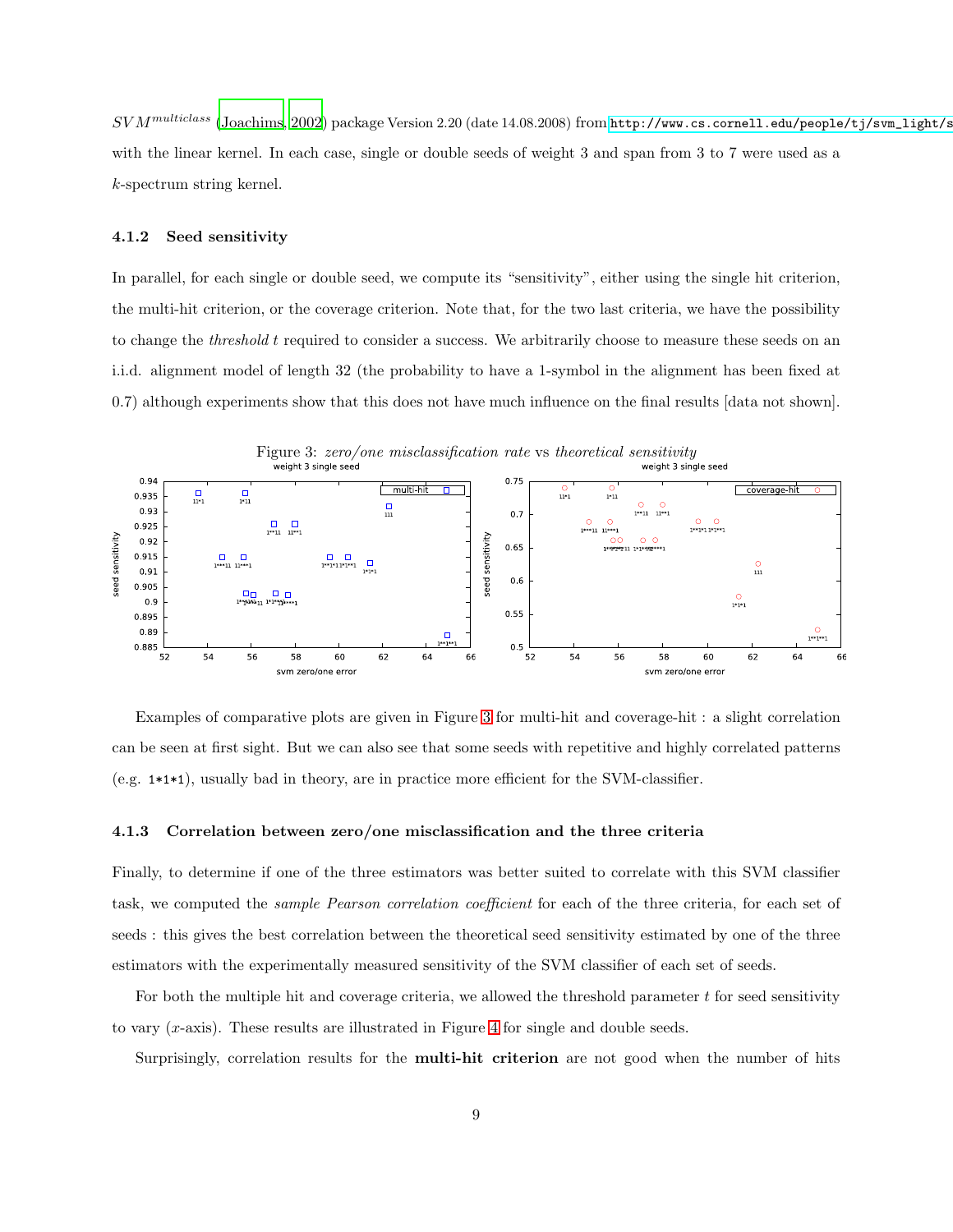<span id="page-9-1"></span>

required is too large. This must be taken into account when using this criterion because the multi-hit criterion gives correct results for double seeds when the number of hits is for example at 2 .

The single-hit criterion gives good results for each set. However combining single and double seeds into one set, and doing the same experiment makes it the worse of the three estimators [data not shown]. A carefully chosen value for the coverage criterion (here between 14 and 16) helps to reach the highest correlation of the three for double seeds. On single seeds, this is difficult to conclude, due to the few seeds of weight 3 that have been tested. Note that we also tried the same experiment for seeds of weight 4 but the dimension used here (4<sup>4</sup> ) makes the classifier more random without a preselection of dimensions [data not shown].

We can first notice that the correlation of the single-hit criterion is more stable than the correlation of the coverage criterion that varies more for lower thresholds. It also seems that the optimal coverage threshold is at some point a surprisingly quite regular and convex function that might be estimated when enough data is available.

### <span id="page-9-0"></span>4.2 Coverage sensitivity and alignment-free distance for sequence comparison

Estimating alignment-free distance is a common method used for sequence comparison in multiple alignment tools guided tree estimation [\(Edgar, 2004\)](#page-18-7) and related phylogenetic tree estimation [\(Liu et al., 2008](#page-20-11), [Qi et al., 2004\)](#page-22-6). Several distances are based on fixed size k-mers [\(Simsa et al.](#page-22-7), [2009,](#page-22-7) [Vinga and Almeida](#page-22-8), [2003\)](#page-22-8) with possible mismatches allowed [\(Apostolico et al.](#page-16-3), [2014](#page-16-3)), or with variable length k-mers : local decoding [\(Didier et al., 2012\)](#page-18-8), irredundant common subwords [\(Comin and Verzotto, 2012\)](#page-17-8), etc. They are applied on assembled genomes [\(Chor et al.](#page-17-9), [2009](#page-17-9), [Haubold et al., 2005\)](#page-19-11), protein classification [\(Stropea and Moriyama](#page-22-9), [2007\)](#page-22-9), and even on unassembled genomic data to estimate phylogenies [\(Maurer-Stroh et al., 2013\)](#page-21-11). We refer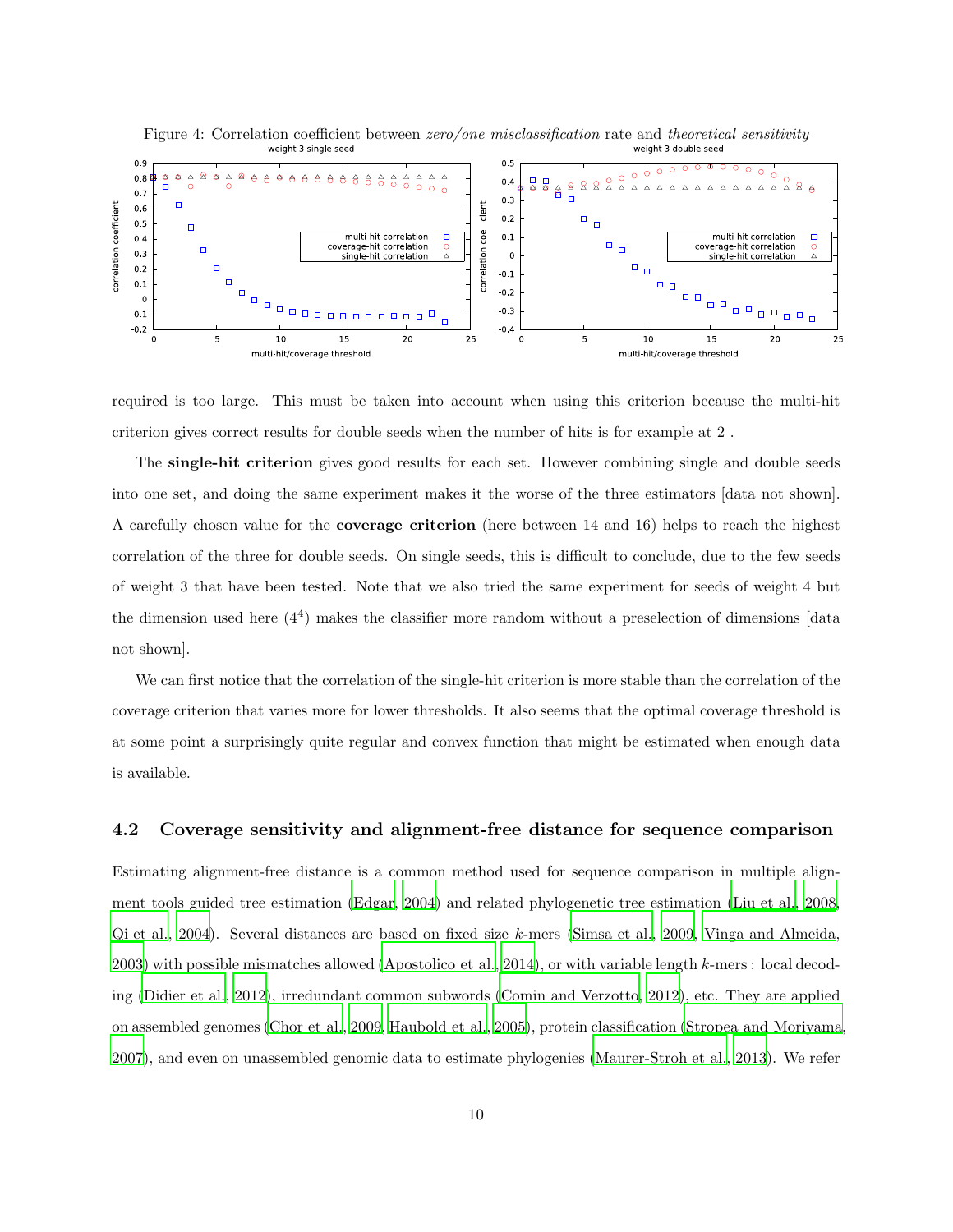to a recent special issue on alignment-free methods for more details [\(Vinga](#page-22-10), [2014\)](#page-22-10).

Interestingly, it's only in the last year that the use of spaced seeds has been proposed [\(Boden et al.](#page-17-0), [2013,](#page-17-0) [Horwege et al., 2014,](#page-19-0) [Leimeister et al.](#page-20-0), [2014\)](#page-20-0), with recent applications for specific Next Generation Sequencing tasks, such as multi-clonal clusterization [\(Giraud et al.](#page-19-12), [2014\)](#page-19-12). Here again, the lack of seed criteria used in the literature didn't help the selection of good seeds for these tasks.

In subsection [4.2.1,](#page-10-0) we recall that the "classical" distance can be estimated by multi-hit sensitivity computation which helps in selecting good spaced seeds.

In subsections [4.2.2](#page-11-0) and [4.2.3,](#page-13-0) we also show that coverage sensitivity can be used in a more elaborate distance : this distance can be computed using the *Longest Increasing Subsequence (LIS)* of the positions of the common hits between gapped k-mers. As LIS can be computed in  $t \cdot \log(t)$  time, where t is the number of hits, it is thus a reasonable estimator in practice.

#### <span id="page-10-0"></span>4.2.1 Multi-hit experimental support

One common method used to estimate alignment-free distances is based on  $k$ -mer frequency :  $4^k$  counts can be first made and used as simple Feature Frequency Profiles (where counts are normalized to relative frequencies for any of the  $4^k$  k-mers), or more elaborate Composition Vectors (where normalization is done with the help of a background model). Distances can then be estimated by several models [\(Vinga and Almeida, 2003\)](#page-22-8) to provide phylogenetic applications with an initial distance matrix. As some of these phylogenetic methods, as Unweighted Pair Group Method with Arithmetic Mean (UPGMA) [\(Michener and Sokal, 1957\)](#page-21-12), start by considering small distances, it's important to have the best estimator here, and keep track of common k-mers (or spaced k-mers) and their common locations in the two sequences. One estimator that can help in that task is the number of seed hits obtained : we will call it the multi-hit value.

For our experiment, we use a set of seeds (627 seeds of weight 3 or 4, span up to 7, single seed or double seed patterns), a percentage of identity varying from 20% to 100% by steps of 5% each time, and we generate (for each percentage of identity) 1000 alignments of length 32. We then measure the multi-hit value of each alignment and compare it to the true alignment distance.

It can be shown first (Figure [5](#page-12-0) x-axis only) that the correlation coefficient is high ( $> 0.9$  for seeds of weight 3, less otherwise). Provided that we expect to pay a little additional cost, it is possible to improve this result, as shown in the next section.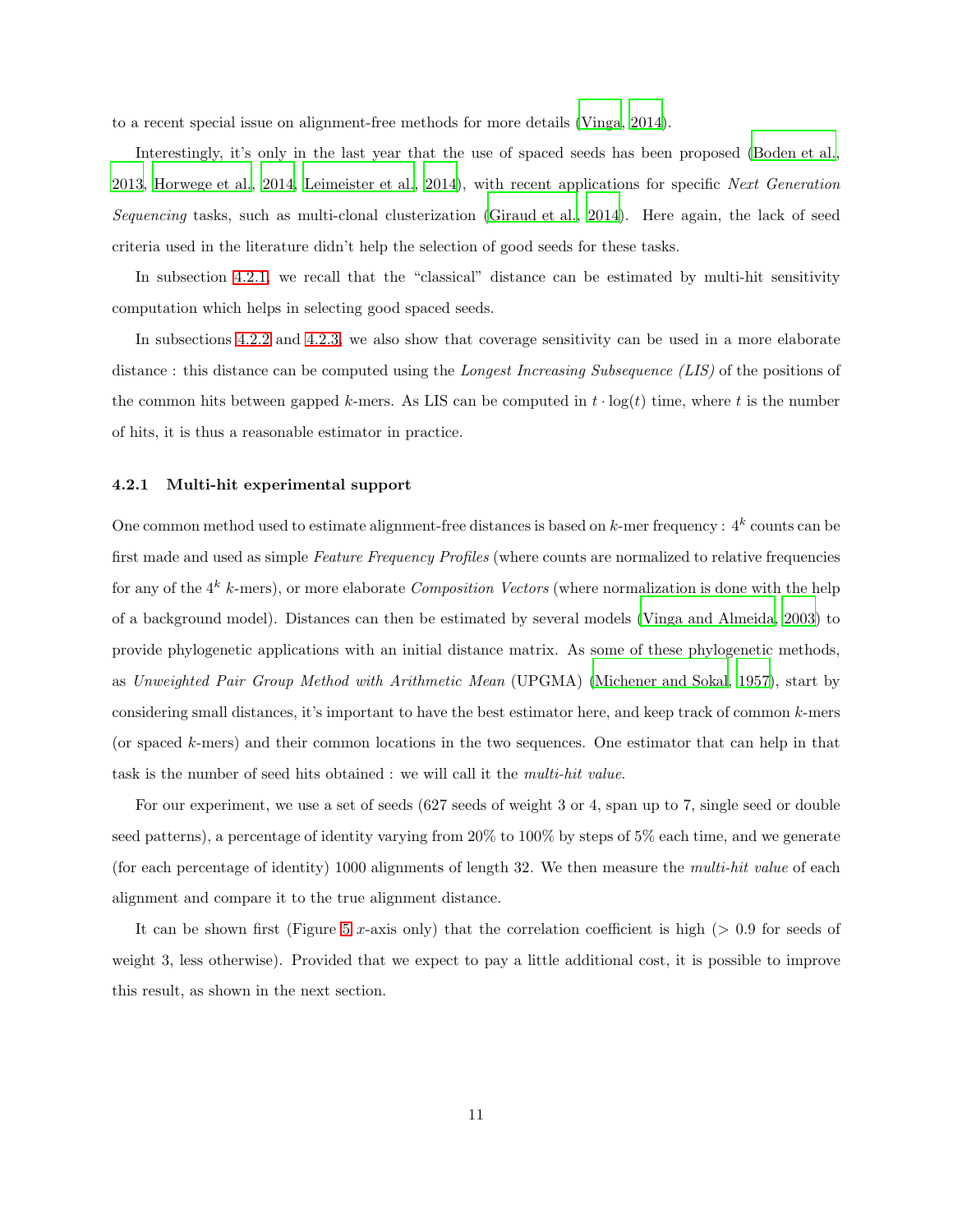#### <span id="page-11-0"></span>4.2.2 Coverage experimental support

The distance we propose to measure is based on the number of covered 1-symbols in the alignment, each covered by at least one 1-symbol of a seed hit : we will call it the coverage value. To show how this distance better estimates the true distance (we assume here that the Hamming distance is the true distance), we are repeating the same experiment with both the *multi-hit value* and the *coverage value* on the set.

We use the same protocol here: the same set of seeds (627 seeds of weight 3 or 4, span up to 7, single seed or double seed patterns), the same percentage of identity varying from 20% to 100% by steps of 5% each time, and generating for each percentage of identity the same 1000 alignments of length 32 each time, we measure the *multi-hit* and the coverage values for each simulated alignment. Then, we compared the correlation coefficient for each of these two measures with the true percentage of identity used to simulate the alignment.

The *correlation coefficient* for all the seeds was 0.88 for the *multi-hit value* and 0.96 for the *coverage value*. We tried to refine this first experiment by separately measuring single seed patterns and double seed patterns and running the same test. For single seed patterns, the correlation was 0.89 and 0.94 respectively, whereas for multiple seed patterns, it was 0.89 and 0.96 respectively. We also tried to measure this correlation for each of the 627 seeds : Figure [5](#page-12-0) plots these two correlations (pair of coordinates).

Note first that, as all the points for this plot are on the *left-upper* region, the true distance is better estimated by the *coverage value* than by the *multi-hit value*. We can also notice that double seeds outperform single seeds in both cases, so that multiple seed patterns can help in estimating the distance more accurately than single seed patterns : the gain is even better for the coverage value than for the multi-hit value.

From the point of view of the seed weight and the number of seed patterns used, we can see that using two patterns of weight  $\lambda$  gives the same correlation coefficient as using one single pattern of weight  $3$ , but only for the coverage value, not for the multi-hit value : this encouraging result may help defend the idea that more patterns of larger weight will help measure a correct distance. Note that this conclusion is quite similar to the one provided ten years ago for detecting alignments [\(Li et al., 2004](#page-20-1)), which was recently and independently observed in [Horwege et al. \(2014](#page-19-0)), [Leimeister et al. \(2014\)](#page-20-0), but here, as the distance estimation problem is quite different from alignment detection, the seeds designed will probably be completely different from those previously seen.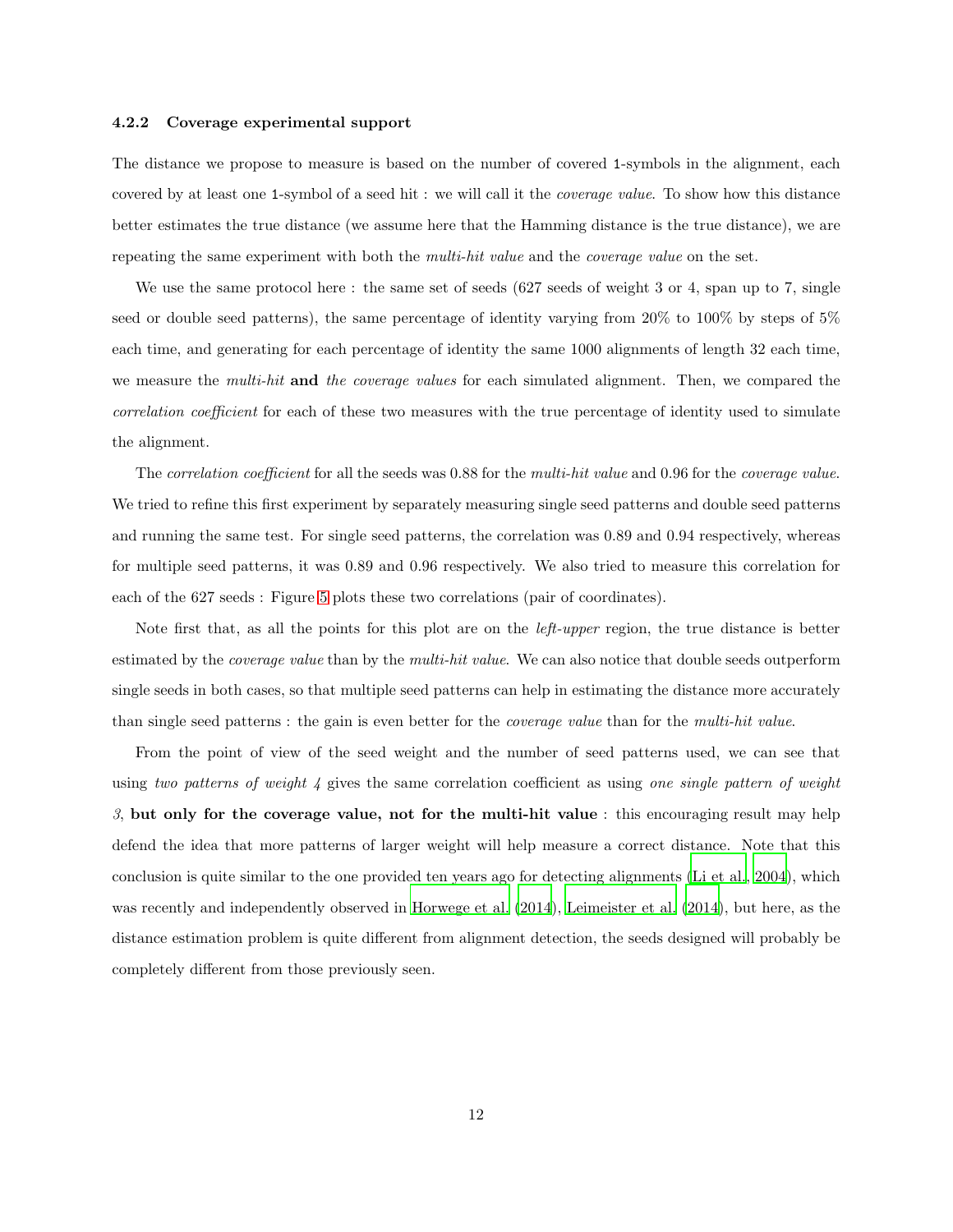

<span id="page-12-0"></span>Figure 5: True distance Correlation with MultiHit (x) vs Coverage (y) distance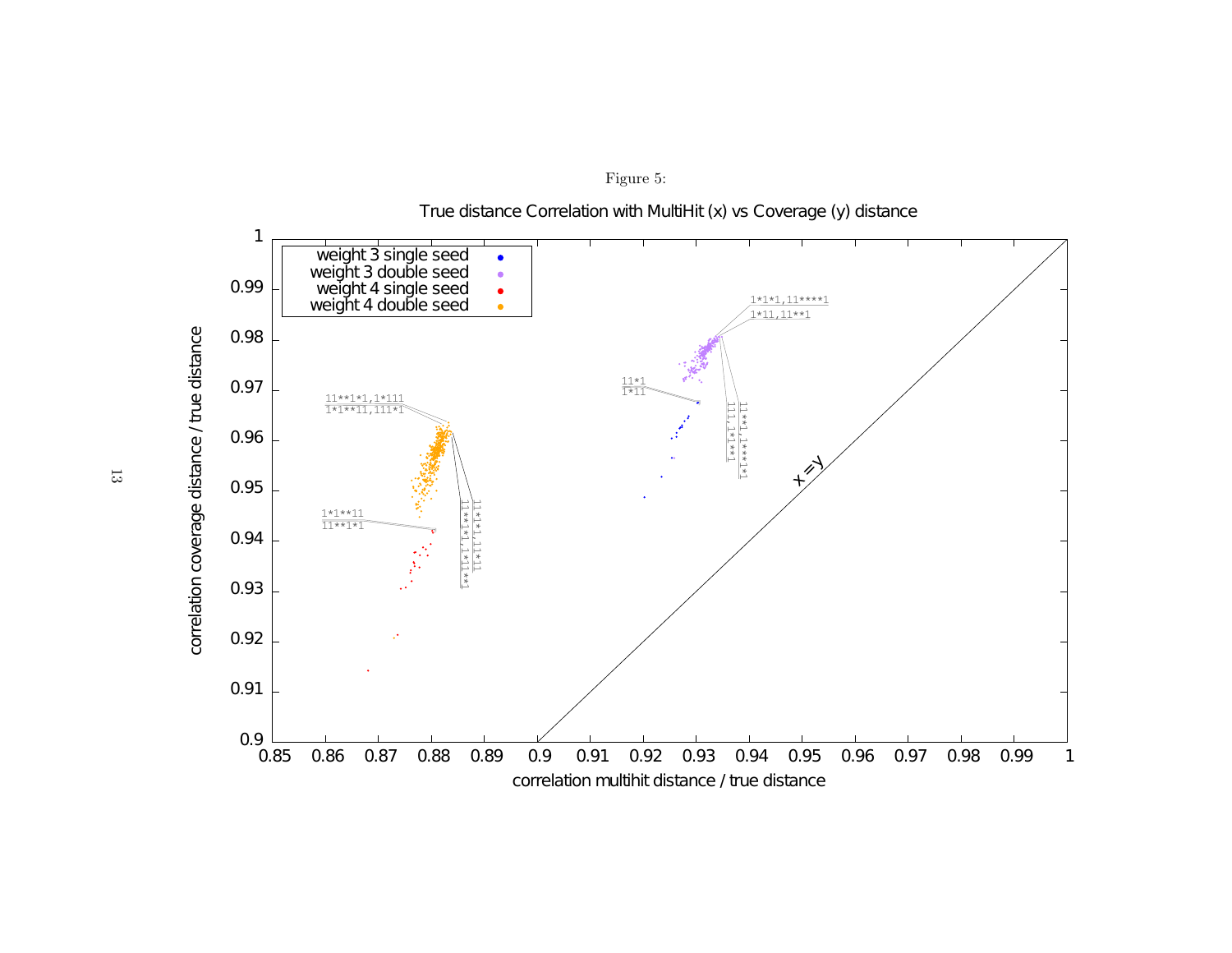From the point of view of the seed patterns, we can see in Figure [5](#page-12-0) that, for single seeds, selection done for both values gives the same optimal seed pattern  $11*1$  (or its mirror) for weight 3, and the same optimal seed pattern  $1*1**11$  (or its mirror) for weight 4. The choice for the optimal double seed patterns differs between the multi-hit or coverage values, and this difference is even more marked for seeds of weight 4.

However, computing the coverage is more difficult than simply counting common k-mers. We justify in the next part that, given two easily measurable assumptions on the sequences and the  $k$ -mer weight, this task can be done efficiently.

#### <span id="page-13-0"></span>4.2.3 Coverage algorithmic point of view

In this part, we briefly describe how coverage can be computed efficiently. Given two sequences  $s_1$  and  $s_2$  of equivalent length, we want to search for the *spaced* k-mers that are common to  $s_1$  and  $s_2$ . But, more than establishing a frequency profile for these common k-mer codes, the main idea is here to find a set of common k-mers that have the same order of position occurrences on  $s_1$  and  $s_2$ . To do so, one solution is to keep occurrences of any of the  $4^k$  possible k-mers in a *reverse list of positions* (given one k-mer code, we have two lists of positions where this  $k$ -mer occurs, on  $s_1$  or respectively on  $s_2$ ). Keeping the common  $k$ -mers of both  $s_1$  and  $s_2$ , sorting their list of pairs of occurrence positions according to the positions of one of the two sequences (for example positions along  $s_1$ ), then applying a LIS (or a windowed LIS if the two sequences are not of similar lengths) on  $s_2$ , provided that spurious k-mers (those occurring randomly) are not frequent, will give a better approximation for the number of true hits, and thus can be used to compute the coverage.

Note first that the LIS can be computed in  $t \cdot \log(t)$  time [\(Schensted, 1961\)](#page-22-11) where t is the number of hits (e.g. pairs of positions for a common k-mer) : this value t, provided that k is well chosen to correctly filter spurious k-mers and there is no composition bias on both sequences, must be either close to  $|s_1|$  and  $|s_2|$  if the  $s_1$  and  $s_2$  sequences are similar (and without self-repetitive bias/low complexity regions), or reasonably low if the sequences are non-similar, but can be otherwise high for low complexity/self-repeating/redundant regions that similarity search tools usually want to avoid.

Note also that, once the common and ordered hits are collected by the LIS procedure, it is possible to compute the coverage using :

- either a masking process using shift-or for collecting the coverage symbols, and then computing the coverage increment (which implies an additional CPU cost if no population count instruction is available),
- or an automaton (an example is provided in Figure [6](#page-14-1) for the hits of the seeds  $\{\pi_1, \pi_2\} = \{11 * 1, 1 * 1 * 1\}$ )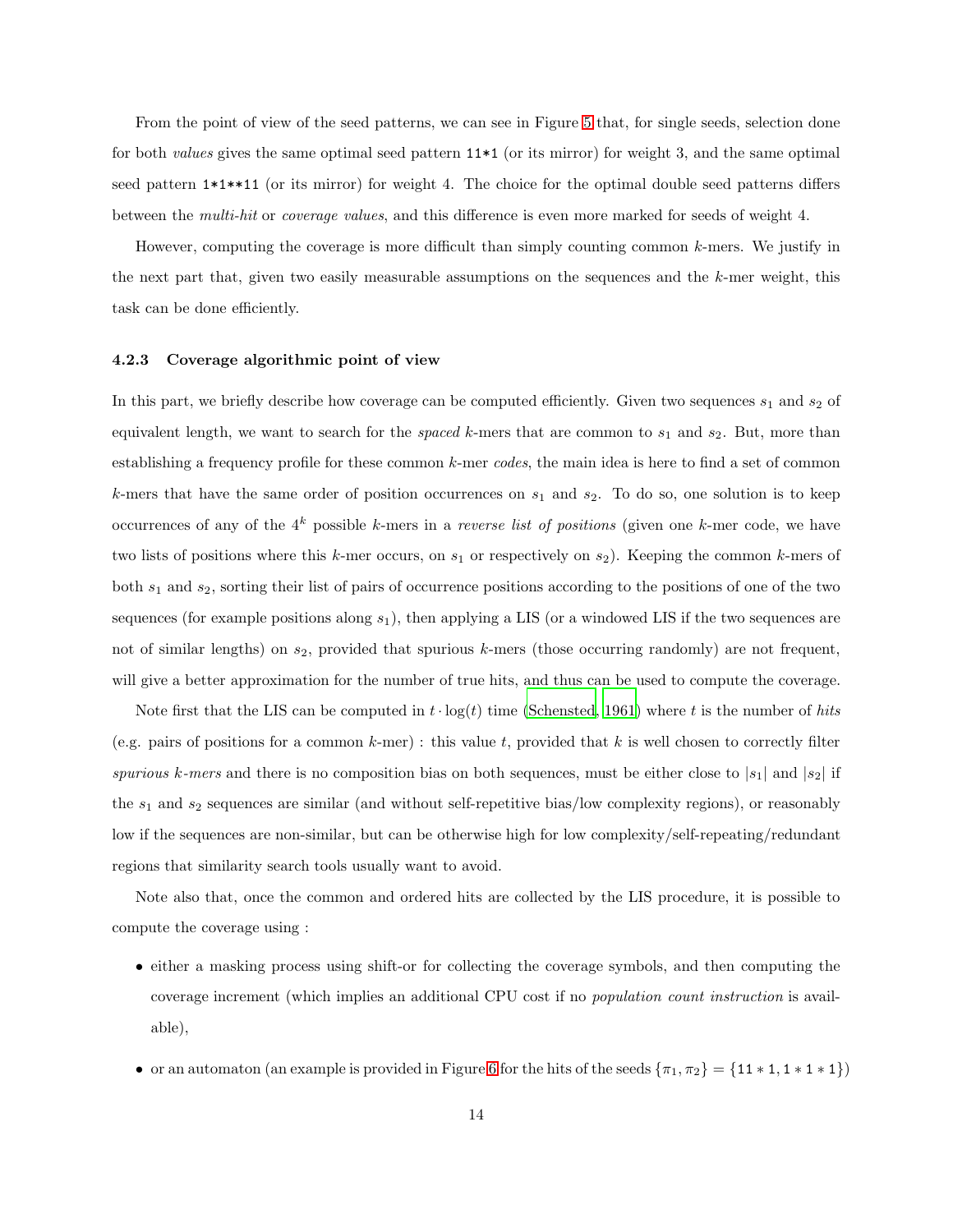that keeps the last overlapping suffix of the previously encountered hits for any of the seeds. This automaton has an alphabet of size  $2^{\#seeds}$  since we record whether or not there is a seed hit for each seed. Otherwise, a very similar definition to the coverage automaton holds. Once this automaton is built, it is possible to compute the coverage increment in constant time.

In both cases, gaps *(indels)* must be taken into consideration because they break, from a *dot-plot* point of view, diagonals, thus reinitializing the automaton or the coverage mask.

<span id="page-14-1"></span>Figure 6: Mealy coverage increment automaton for hits of the seeds  $\{\pi_1, \pi_2\} = \{11 * 1, 1 * 1 * 1\}$ 



## <span id="page-14-0"></span>5 Concluding Remarks

We have presented how the *coverage criterion* [\(Benson and Mak, 2008,](#page-17-1) [Martin, 2013](#page-21-1)) can help in measuring the seed efficiency in two recent problems : a classifier based on spaced k-mers [\(Onodera and Shibuya](#page-21-0), [2013\)](#page-21-0), and a k-mer alignment-free distance estimation [\(Boden et al.](#page-17-0), [2013,](#page-17-0) [Horwege et al.](#page-19-0), [2014,](#page-19-0) [Leimeister et al.](#page-20-0), [2014\)](#page-20-0). We have also shown how to extend the second one to be even more sensitive.

The Moore (or Mealy) automaton obtained to measure the coverage criterion is by itself of interest for several reasons : its size seems to be bounded by  $polynomial(w, r) \times 3^r$  even if the bound obtained now is rather limited and exponential (see the Appendix).

For example the *coverage automaton* size for the PatternHunter 1 seed  $111*1**1*11*111$  is :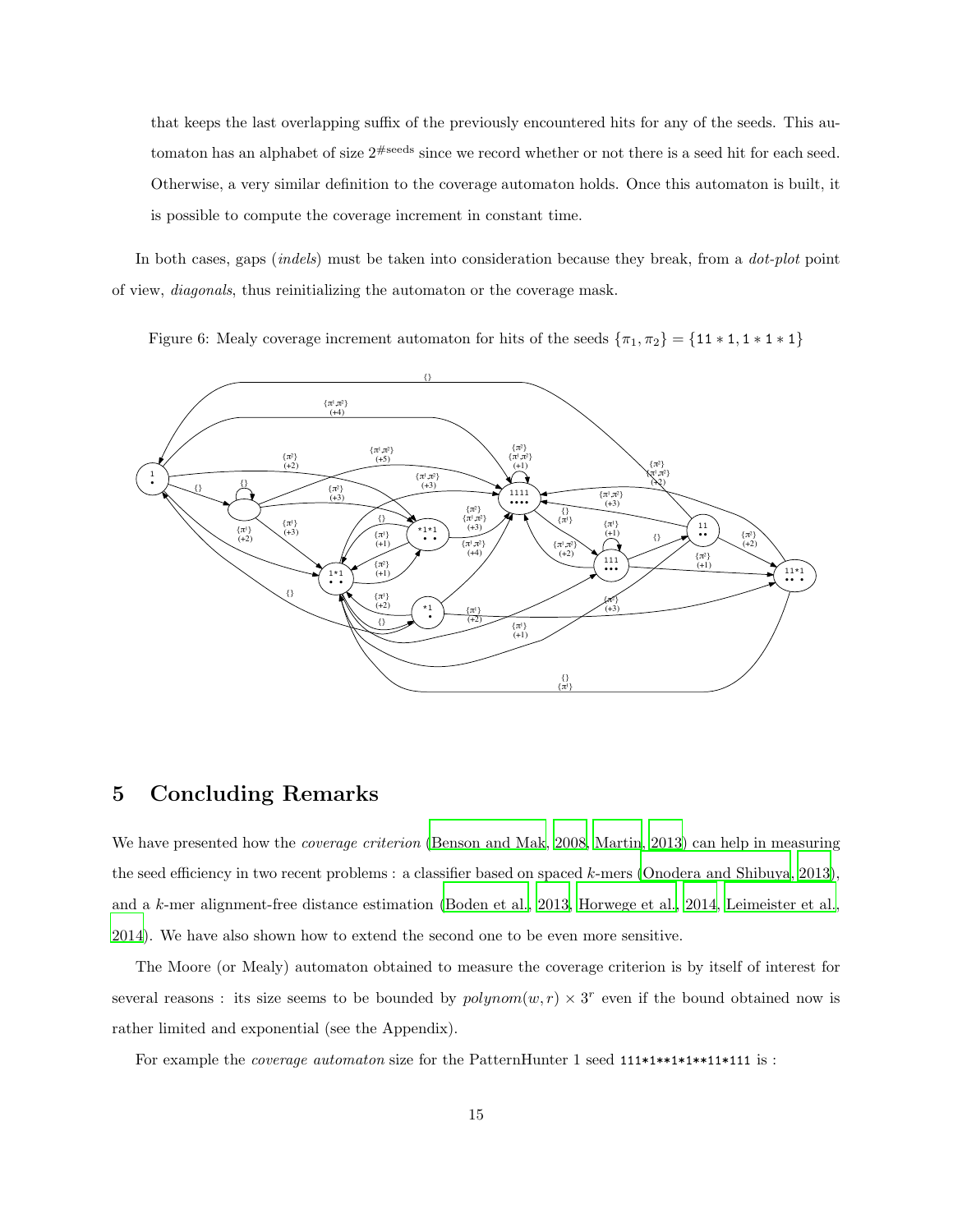|               | Moore<br>iedera development version 1.06 $\alpha$ 7 | Mealy<br>Matlab code $+$ gap-system $FR$ |             |  |  |  |
|---------------|-----------------------------------------------------|------------------------------------------|-------------|--|--|--|
| current size  | minimized                                           | current size                             | minimized   |  |  |  |
| $4312$ states | $4260$ states                                       | $4215$ states                            | 3782 states |  |  |  |

where the *current sizes* for Moore and Mealy automata are respectively obtained by the Iedera tool [\(Kucherov et al.,](#page-20-6) [2014,](#page-20-6) version 1.06  $\alpha$ 7), or by the Matlab code (Martin and Noé, 2014) before minimization by the gap-system FR package [\(Bartholdi, 2012\)](#page-16-4). These sizes can be compared with those of the mere multi-hit automaton :

|              | Moore<br>iedera development version 1.06 $\alpha$ 7 | Mealy<br>Matlab code $+$ gap-system $FR$ |            |  |  |  |
|--------------|-----------------------------------------------------|------------------------------------------|------------|--|--|--|
| current size | minimized                                           | current size                             | minimized  |  |  |  |
| 322 states   | 322 states                                          | 281 states                               | 278 states |  |  |  |

Although the coverage automaton is more than ten times larger than the equivalent multi-hit automaton, it is still usable for dynamic programming computation.

This is even true for **multiple spaced seeds**. For example the *coverage automaton* size for the PatternHunter 2 seeds of weight 11 : 111\*1\*\*1\*1\*\*1\*111, 1111\*\*1\*\*1\*\*\*\*\*1\*11, 11\*1\*\*\*\*11\*\*\*\*1\*1\*111, 111\*111\*1\*\*\*\*1111 (called *first four* in Li et al.  $(2004)$ ) is :

|                 | Moore<br>iedera development version 1.06 $\alpha$ 7 | Mealy<br>Matlab code $+$ gap-system $FR$ |                 |  |  |  |
|-----------------|-----------------------------------------------------|------------------------------------------|-----------------|--|--|--|
| current size    | minimized                                           | current size                             | minimized       |  |  |  |
| $154412$ states | $143736$ states                                     | not available                            | $127049$ states |  |  |  |

to be compared again with the mere *multi-hit automaton* current size (and its minimal size) :

|              | Moore<br>iedera development version 1.06 $\alpha$ 7 | Mealy<br>Matlab code $+$ gap-system FR |             |  |  |  |
|--------------|-----------------------------------------------------|----------------------------------------|-------------|--|--|--|
| current size | minimized                                           | current size                           | minimized   |  |  |  |
| 5119 states  | $4963$ states                                       | not available                          | 4183 states |  |  |  |

Although more than 20 times larger than the equivalent multi-hit automaton, the coverage automaton for multiple seeds is again still usable for dynamic programming computation.

It would be also interesting (but out of the scope of this article) to consider SVM kernels or k-mer distances with subset seed (Frith and Noé, 2014, [Gambin et al., 2011](#page-18-10), [Kucherov et al., 2007](#page-20-5), [Yang and Zhang, 2008](#page-22-12)) or more general vector seed (Brejová et al., 2005) techniques. Several string kernels, such as the mismatch string kernel [\(Leslie et al., 2004\)](#page-20-9), use this general concept, but generate full neighborhoods (all the words at a given distance from a given k-mer). Moreover optimal resolution [best seed weight] [\(Simsa et al.](#page-22-7), [2009](#page-22-7)) remains an open problem for spaced seeds in both SVM kernels or k-mer distance problems. Note also, if one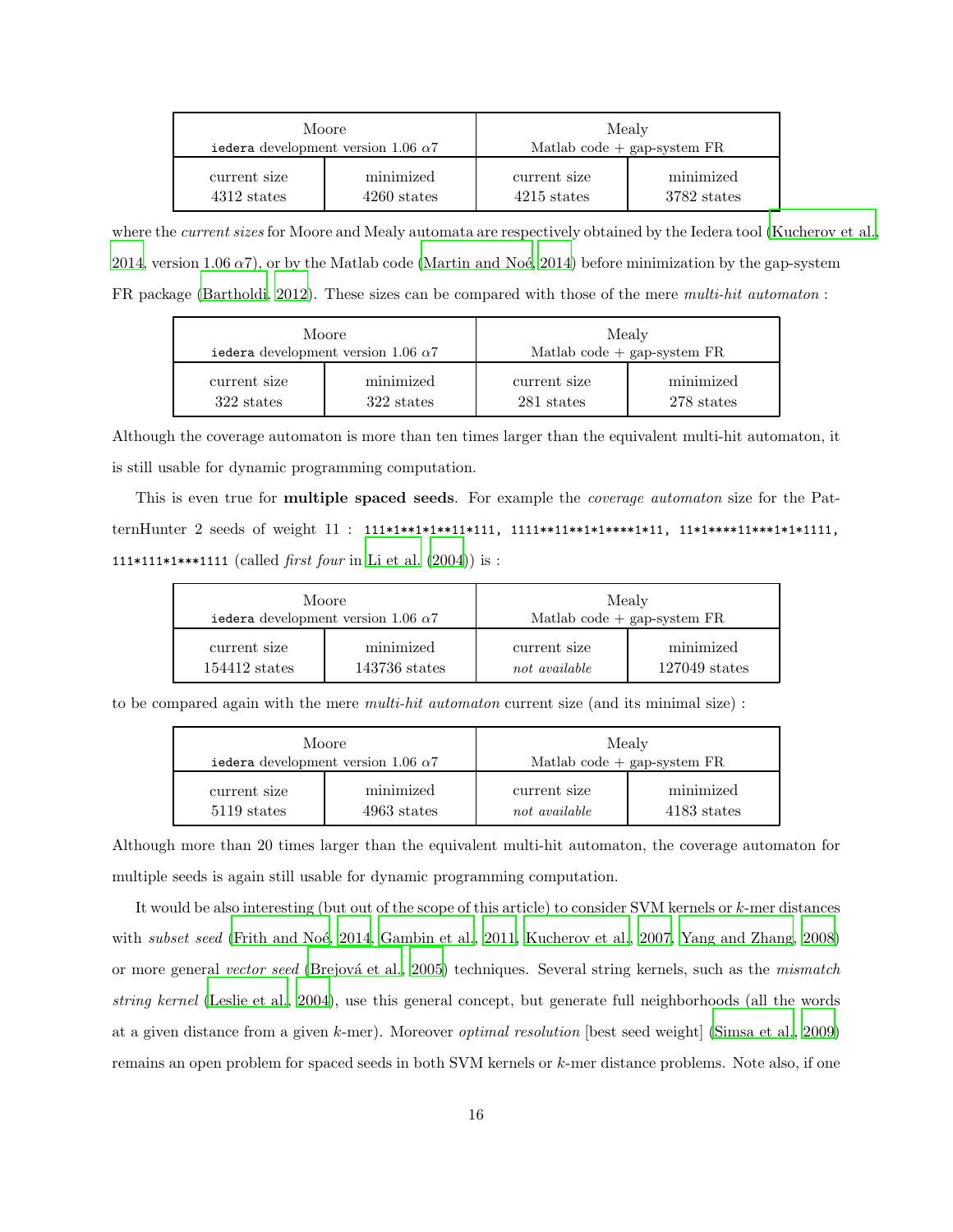wants to avoid this *optimal resolution* question, seed design and increasing weight can be combined (as done in Csűrös, [2004](#page-17-11), Kielbasa et al., 2011), but may not be always directly compatible with the aforementioned cited works on variable k-mers.

A last idea to explore is also to merge the definition of clumps [\(Bassino et al., 2008,](#page-16-1) [Marschall et al.](#page-21-3), [2012,](#page-21-3) [Martin and Coleman](#page-21-6), [2011,](#page-21-6) Régnier et al., [2014,](#page-22-1) [Stefanov et](#page-22-2) al., [2007\)](#page-22-2) with coverage, for example by giving more significance (than a linear weight function) to coverage provided by clumps of hits than coverage provided by isolated hits.

# Acknowledgements

D.E.K. Martin was supported in this research by the National Science Foundation under Grant DMS-1107084. L. Not was supported by a CNRS Mastodons grant, and benefited from a half-time course buyout from the French Institute for Research in Computer Science and Automation (Inria).

# Author Disclosure Statement

No competing financial interests exist.

# References

- <span id="page-16-2"></span>Alfred V. Aho and Margaret J. Corasick. Efficient string matching: An aid to bibliographic search. *Communications of the ACM*, 18(6):333–340, 1975. doi: [10.1145/360825.360855](http://dx.doi.org/10.1145/360825.360855).
- <span id="page-16-3"></span>Alberto Apostolico, Concettina Guerra, and Cinzia Pizzi. Alignment free sequence similarity with bounded Hamming distance. In *Proceedings of the Data Compression Conference (DCC)*, 2014. doi: [10.1109/DCC.2014.57](http://dx.doi.org/10.1109/DCC.2014.57).
- <span id="page-16-4"></span>Laurent Bartholdi. Functionally recursive groups. <http://www.gap-system.org/Manuals/pkg/fr-2.1.1/doc/chap0.html>, 2012.
- <span id="page-16-1"></span>Frédérique Bassino, Julien Clément, Julien Fayolle, and Pierre Nicodème. Constructions for clumps statistics. *Discrete Mathematics and Theoretical Computer Science*, AI:179–194, 2008.
- <span id="page-16-0"></span>Giovanni Battaglia, Davide Cangelosi, Roberto Grossi, and Nadia Pisanti. Masking patterns in sequences: A new class of motif discovery with don't cares. *Theoretical Computer Science*, 410(43):4327–4340, 2009. doi: [10.1016/j.tcs.2009.07.014](http://dx.doi.org/10.1016/j.tcs.2009.07.014).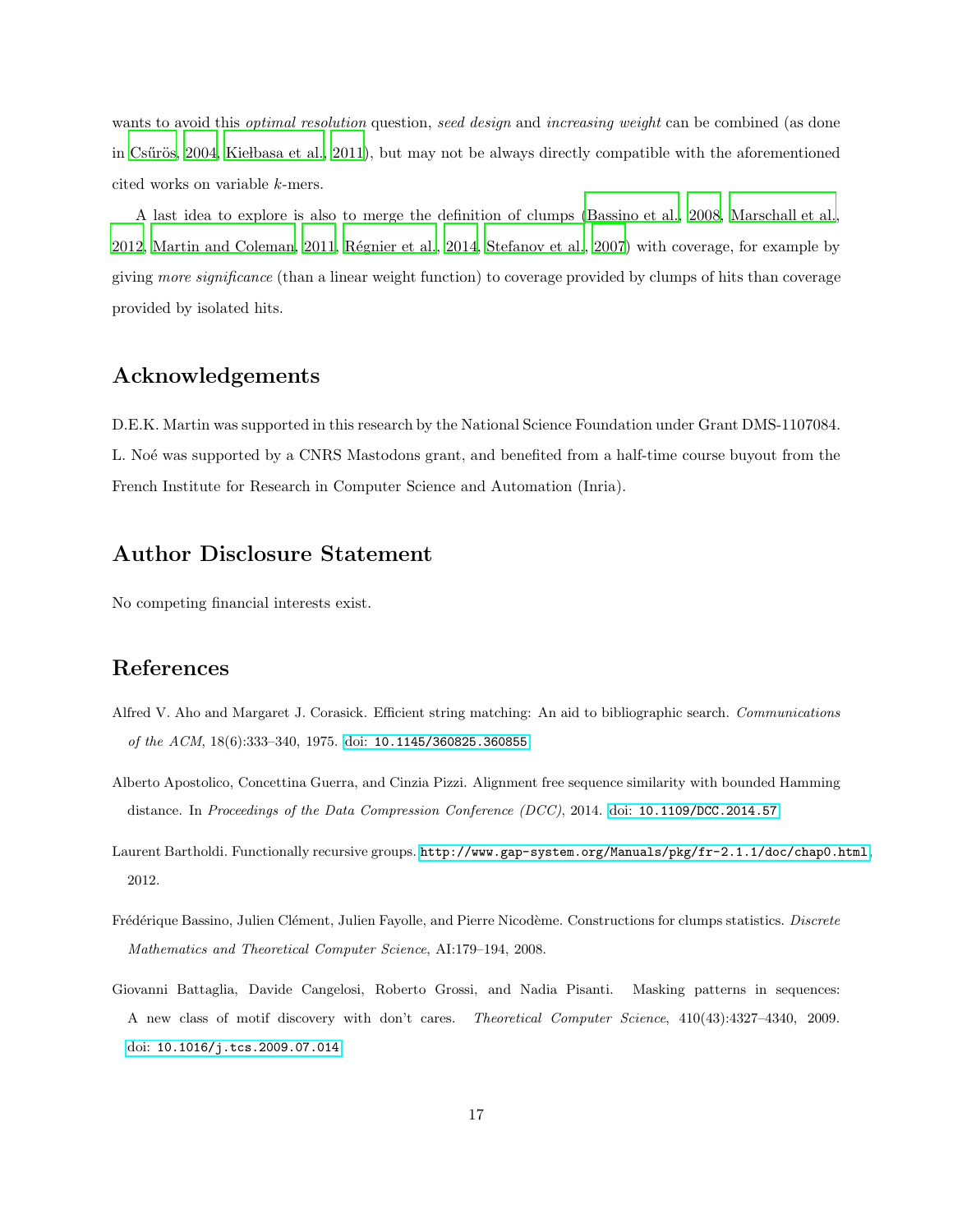- <span id="page-17-1"></span>Gary Benson and Denise Y.F. Mak. Exact distribution of a spaced seed statistic for DNA homology detection. In *Proceedings of the International Symposium on String Processing and Information Retrieval (SPIRE)*, volume 5280 of *LNCS*, pages 282–293, 2008. doi: [10.1007/978-3-540-89097-3\\_27](http://dx.doi.org/10.1007/978-3-540-89097-3_27).
- <span id="page-17-0"></span>Marcus Boden, Martin Schöneich, Sebastian Horwege, Sebastian Lindner, Chris Leimeister, and Burkhard Morgenstern. Alignment-free sequence comparison with spaced k-mers. In *Proceedings of the German Conference on Bioinformatics (GCB)*, volume 34 of *OpenAccess Series in Informatics (OASIcs)*, pages 24–34, 2013. doi: [10.4230/OASIcs.GCB.2013.24](http://dx.doi.org/10.4230/OASIcs.GCB.2013.24).
- <span id="page-17-10"></span>Broña Brejová, Daniel G. Brown, and Tomáš Vinař. Vector seeds: An extension to spaced seeds. *Journal of Computer and System Sciences*, 70(3):364–380, 2005. doi: [10.1016/j.jcss.2004.12.008](http://dx.doi.org/10.1016/j.jcss.2004.12.008).
- <span id="page-17-4"></span>Karel Břinda. Languages of lossless seeds. In *Proceedings of the International Conference on Automata and Formal Languages (AFL)*, volume 151, pages 139–150, 2014. doi: [10.4204/EPTCS.151.9](http://dx.doi.org/10.4204/EPTCS.151.9).
- <span id="page-17-3"></span>Jeremy Buhler, Uri Keich, and Yanni Sun. Designing seeds for similarity search in genomic DNA. *Journal of Computer and System Sciences*, 70(3):342–363, 2005. doi: [10.1016/j.jcss.2004.12.003](http://dx.doi.org/10.1016/j.jcss.2004.12.003).
- <span id="page-17-7"></span>Sarah W. Burge, Jennifer Daub, Ruth Eberhardt, John Tate, Lars Barquist, Eric P. Nawrocki, Sean R. Eddy, Paul P. Gardner, and Alex Bateman. Rfam 11.0: 10 years of RNA families. *Nucleic Acids Research*, 41(D1):D226–D232, 2012. doi: [10.1093/nar/gks1005](http://dx.doi.org/10.1093/nar/gks1005).
- <span id="page-17-5"></span>Stefan Burkhardt and Juha Kärkkäinen. Better filtering with gapped q-grams. *Fundamenta Informaticae*, 56(1-2): 51–70, 2002.
- <span id="page-17-6"></span>Stefan Burkhardt, Andreas Crauser, Paolo Ferragina, Hans-Peter Lenhof, Eric Rivals, and Martin Vingron. q-gram based database searching using a suffix array (QUASAR). In *Proceedings of the Annual International Conference on Research in Computational Molecular Biology (RECOMB)*, pages 77–83, 1999. doi: [10.1145/299432.299460](http://dx.doi.org/10.1145/299432.299460).
- <span id="page-17-2"></span>Yangho Chen, Tate Souaiaia, and Ting Chen. PerM: efficient mapping of short sequencing reads with periodic full sensitive spaced seeds. *Bioinformatics*, 25(19):2514–2521, 2009. doi: [10.1093/bioinformatics/btp486](http://dx.doi.org/10.1093/bioinformatics/btp486).
- <span id="page-17-9"></span>Benny Chor, David Horn, Nick Goldman, Yaron Levy, and Tim Massingham. Genomic DNA k-mer spectra: Models and modalities. *Genome Biology*, 10:R108, 2009. doi: [10.1186/gb-2009-10-10-r108](http://dx.doi.org/10.1186/gb-2009-10-10-r108).
- <span id="page-17-8"></span>Matteo Comin and Davide Verzotto. Alignment-free phylogeny of whole genomes using underlying subwords. *Algorithms for Molecular Biology*, 7(34), 2012. doi: [10.1186/1748-7188-7-34](http://dx.doi.org/10.1186/1748-7188-7-34).
- <span id="page-17-11"></span>Miklós Csűrös. Performing local similarity searches with variable length seeds. In *Proceedings of the 15th Annual Combinatorial Pattern Matching Symposium (CPM)*, volume 3109 of *LNCS*, pages 373–387, 2004. doi: [10.1007/978-3-540-27801-6\\_28](http://dx.doi.org/10.1007/978-3-540-27801-6_28).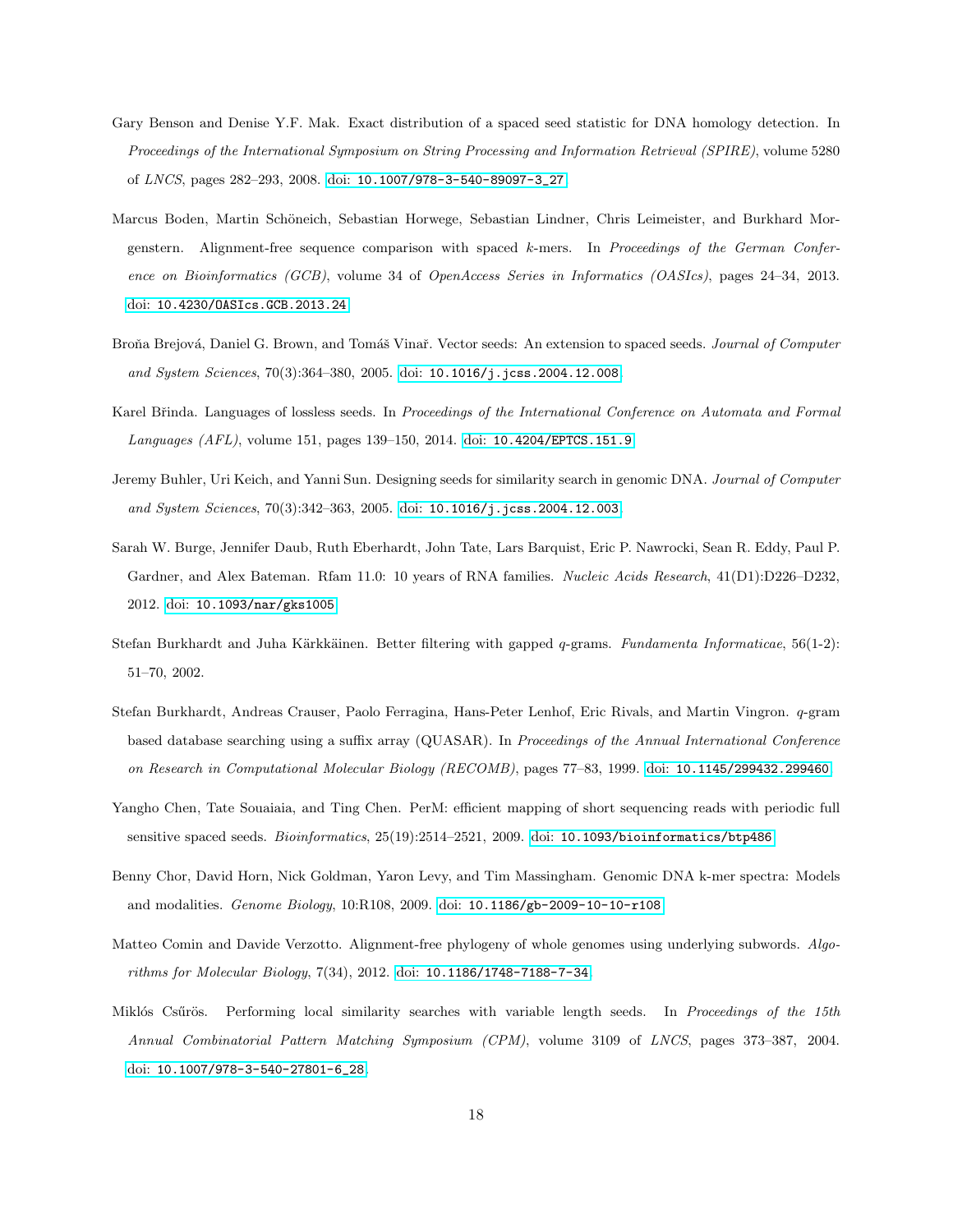- <span id="page-18-0"></span>Matei David, Misko Dzamba, Dan Lister, Lucian Ilie, and Michael Brudno. SHRiMP2: Sensitive yet practical short read mapping. *Bioinformatics*, 27(7):1011–1012, 2011. doi: [10.1093/bioinformatics/btr046](http://dx.doi.org/10.1093/bioinformatics/btr046).
- <span id="page-18-8"></span>Gilles Didier, Eduardo Corel, Ivan Laprevotte, Alex Grossmann, and Claudine Landès-Devauchelle. Variable length local decoding and alignment-free sequence comparison. *Theoretical Computer Science*, 462:1–11, 2012. doi: [10.1016/j.tcs.2012.08.005](http://dx.doi.org/10.1016/j.tcs.2012.08.005).
- <span id="page-18-1"></span>Dong Do Duc, Huy Q. Dinh, Thanh Hai Dang, Kris Laukens, and Xuan Huan Hoang. AcoSeeD: An ant colony optimization for finding optimal spaced seeds in biological sequence search. In *Proceedings of the 8th International Conference on Swarm Intelligence (ANTS)*, volume 7461 of *LNCS*, pages 204–211, 2012. doi: [10.1007/978-3-642-32650-9\\_19](http://dx.doi.org/10.1007/978-3-642-32650-9_19).
- <span id="page-18-7"></span>Robert C. Edgar. MUSCLE: Multiple sequence alignment with high accuracy and high throughput. *Nucleic Acids Research*, 32(5):1792–1797, 2004. doi: [10.1093/nar/gkh340](http://dx.doi.org/10.1093/nar/gkh340).
- <span id="page-18-2"></span>Lavinia Egidi and Giovanni Manzini. Spaced seeds design using perfect rulers. *Fundamenta Informaticae*, 131(2): 187–203, 2014a. doi: [10.3233/FI-2014-1009](http://dx.doi.org/10.3233/FI-2014-1009).
- <span id="page-18-3"></span>Lavinia Egidi and Giovanni Manzini. Design and analysis of periodic multiple seeds. *Theoretical Computer Science*, 522:62–76, 2014b. doi: [10.1016/j.tcs.2013.12.007](http://dx.doi.org/10.1016/j.tcs.2013.12.007).
- <span id="page-18-4"></span>Martin Farach-Colton, Gad M. Landau, Süleyman Cenk Sahinalp, and Dekel Tsur. Optimal spaced seeds for faster approximate string matching. *Journal of Computer and System Sciences*, 73(7):1035–1044, 2007. doi: [10.1016/j.jcss.2007.03.007](http://dx.doi.org/10.1016/j.jcss.2007.03.007).
- <span id="page-18-9"></span>Martin C. Frith and Laurent Noé. Improved search heuristics find 20 000 new alignments between human and mouse genomes. *Nucleic Acids Research*, 42(7):e59, 2014. doi: [10.1093/nar/gku104](http://dx.doi.org/10.1093/nar/gku104).
- <span id="page-18-10"></span>Anna Gambin, Sławomir Lasota, Michał Startek, Macieij Sykulski, Laurent Noé, and Gregory Kucherov. Subset seed extension to Protein BLAST. In *Proceedings of the International Conference on Bioinformatics Models, Methods and Algorithms*, pages 149–158. SciTePress Digital Library, 2011. doi: [10.5220/0003147601490158](http://dx.doi.org/10.5220/0003147601490158).
- <span id="page-18-5"></span>Mahmoud Ghandi, Dongwon Lee, Morteza Mohammad-Noori, and Michael A. Beer. Enhanced regulatory sequence prediction using gapped k-mer features. *PLoS Computational Biology*, 10(7):e1003711, July 2014a. doi: [10.1371/journal.pcbi.1003711](http://dx.doi.org/10.1371/journal.pcbi.1003711).
- <span id="page-18-6"></span>Mahmoud Ghandi, Morteza Mohammad-Noori, and Michael A. Beer. Robust k-mer frequency estimation using gapped k-mers. *Journal of Mathematical Biology*, 69(2):469–500, August 2014b. doi: [10.1007/s00285-013-0705-3](http://dx.doi.org/10.1007/s00285-013-0705-3).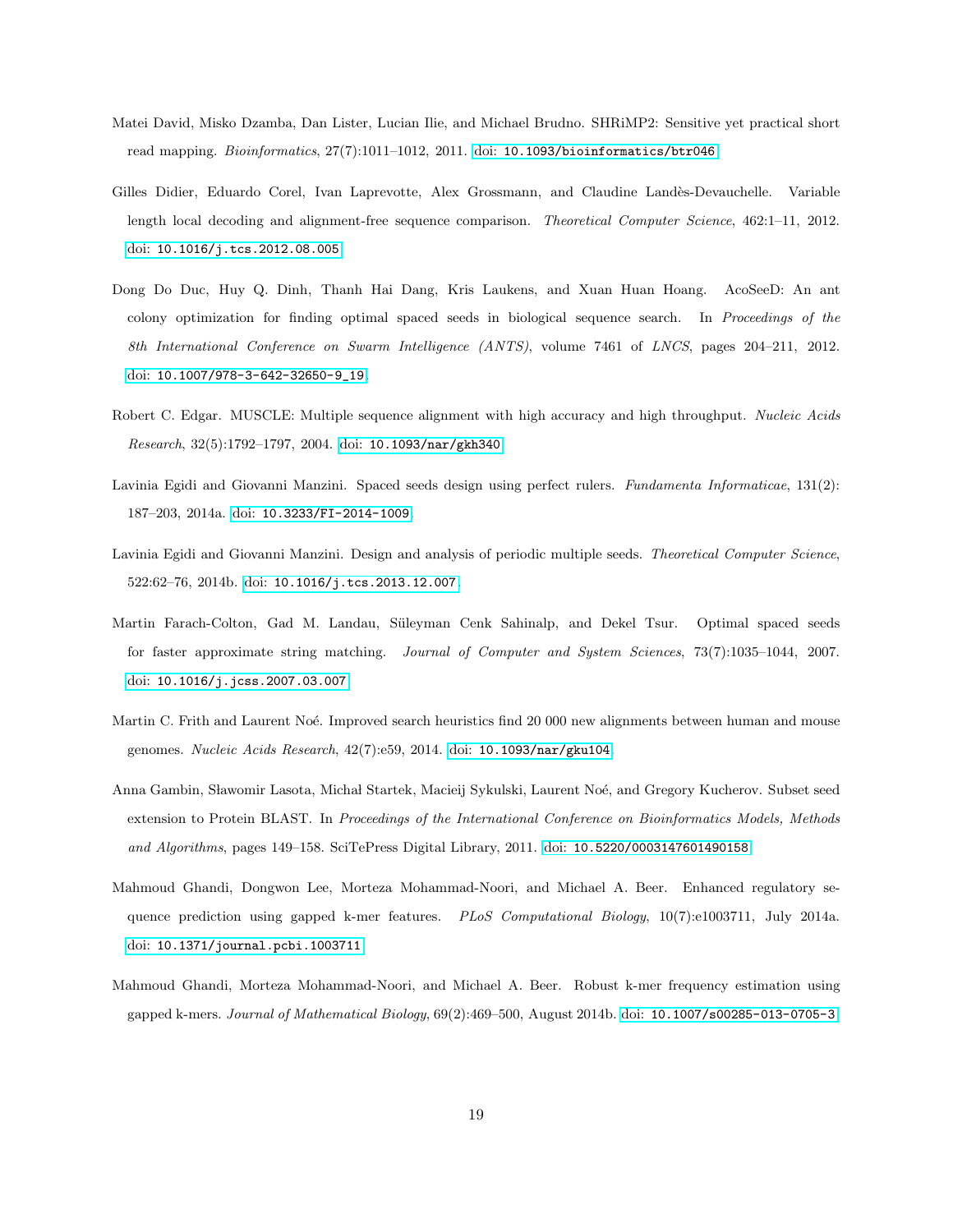- <span id="page-19-7"></span>Eldar Giladi, John Healy, Gene Myers, Chris Hart, Phillip Kapranov, Doron Lipson, Steven Roels, Edward Thayer, and Stan Letovsky. Error tolerant indexing and alignment of short reads with covering template families. *Journal of Computational Biology*, 17(10):1397–1411, 2010. doi: [10.1089/cmb.2010.0005](http://dx.doi.org/10.1089/cmb.2010.0005).
- <span id="page-19-12"></span>Mathieu Giraud, Mikaël Salson, Marc Duez, Céline Villenet, Sabine Quief, Aurélie Caillault, Nathalie Grardel, Christophe Roumier, Claude Preudhomme, and Martin Figeac. Fast multiclonal clusterization of V(D)J recombinations from high-throughput sequencing. *BMC Genomics*, 15(409), 2014. doi: [10.1186/1471-2164-15-409](http://dx.doi.org/10.1186/1471-2164-15-409).
- <span id="page-19-2"></span>Robert S. Harris. *Improved pairwise alignment of genomic DNA*. Ph.d. thesis, The Pennsylvania State University, December 2007.
- <span id="page-19-11"></span>Bernhard Haubold, Nora Pierstorff, Friedrich Möller, and Thomas Wiehe. Genome comparison without alignment using shortest unique substrings. *BMC Bioinformatics*, 6(123), 2005. doi: [10.1186/1471-2105-6-123](http://dx.doi.org/10.1186/1471-2105-6-123).
- <span id="page-19-3"></span>Nils Homer, Barry Merriman, and Stanley F. Nelson. BFAST: An alignment tool for large scale genome resequencing. *PLoS One*, 4(11):e7767, 2009. doi: [10.1371/journal.pone.0007767](http://dx.doi.org/10.1371/ journal.pone.0007767).
- <span id="page-19-8"></span>John Hopcroft. An n log n algorithm for minimizing the states in a finite automaton. In Z. Kohavi and A. Paz, editors, *The Theory of Machines and Computation*, pages 189–196. Academic Press, New York, 1971.
- <span id="page-19-0"></span>Sebastian Horwege, Sebastian Lindner, Marcus Boden, Klas Hatje, Martin Kollmar, Chris-André Leimeister, and Burkhard Morgenstern. Spaced words and kmacs: Fast alignment-free sequence comparison based on inexact word matches. *Nucleic Acids Research*, 42(W1):W7–W11, 2014. doi: [10.1093/nar/gku398](http://dx.doi.org/10.1093/nar/gku398).
- <span id="page-19-9"></span>Liang Huang. Dynamic programming algorithms in semiring and hypergraph frameworks. Technical report, University of Pennsylvania, Philadelphia, USA, November 2006.
- <span id="page-19-6"></span>Lucian Ilie, Silvana Ilie, and Anahita Mansouri Bigvand. SpEED: fast computation of sensitive spaced seeds. *Bioinformatics*, 27(17):2433–2434, 2011. doi: [10.1093/bioinformatics/btr368](http://dx.doi.org/10.1093/bioinformatics/btr368).
- <span id="page-19-4"></span>Lucian Ilie, Hamid Mohamadi, Geoffrey Brian Golding, and William F. Smyth. BOND: Basic OligoNucleotide Design. *BMC Bioinformatics*, 14(69), 2013. doi: [10.1186/1471-2105-14-69](http://dx.doi.org/10.1186/1471-2105-14-69).
- <span id="page-19-10"></span>Thorsten Joachims. *Learning to Classify Text using Support Vector Machines*. Kluwer/Springer, 2002. doi: [10.1007/978-1-4615-0907-3](http://dx.doi.org/10.1007/978-1-4615-0907-3).
- <span id="page-19-1"></span>Uri Keich, Ming Li, Bin Ma, and John Tromp. On spaced seeds for similarity search. *Discrete Applied Mathematics*, 138(3):253–263, 2004. doi: [10.1016/S0166-218X\(03\)00382-2](http://dx.doi.org/10.1016/S0166-218X(03)00382-2).
- <span id="page-19-5"></span>Szymon M. Kiełbasa, Raymond Wan, Kengo Sato, Paul Horton, and Martin C. Frith. Adaptive seeds tame genomic sequence comparison. *Genome Research*, 21(3):487–493, 2011. doi: [10.1101/gr.113985.110](http://dx.doi.org/10.1101/gr.113985.110).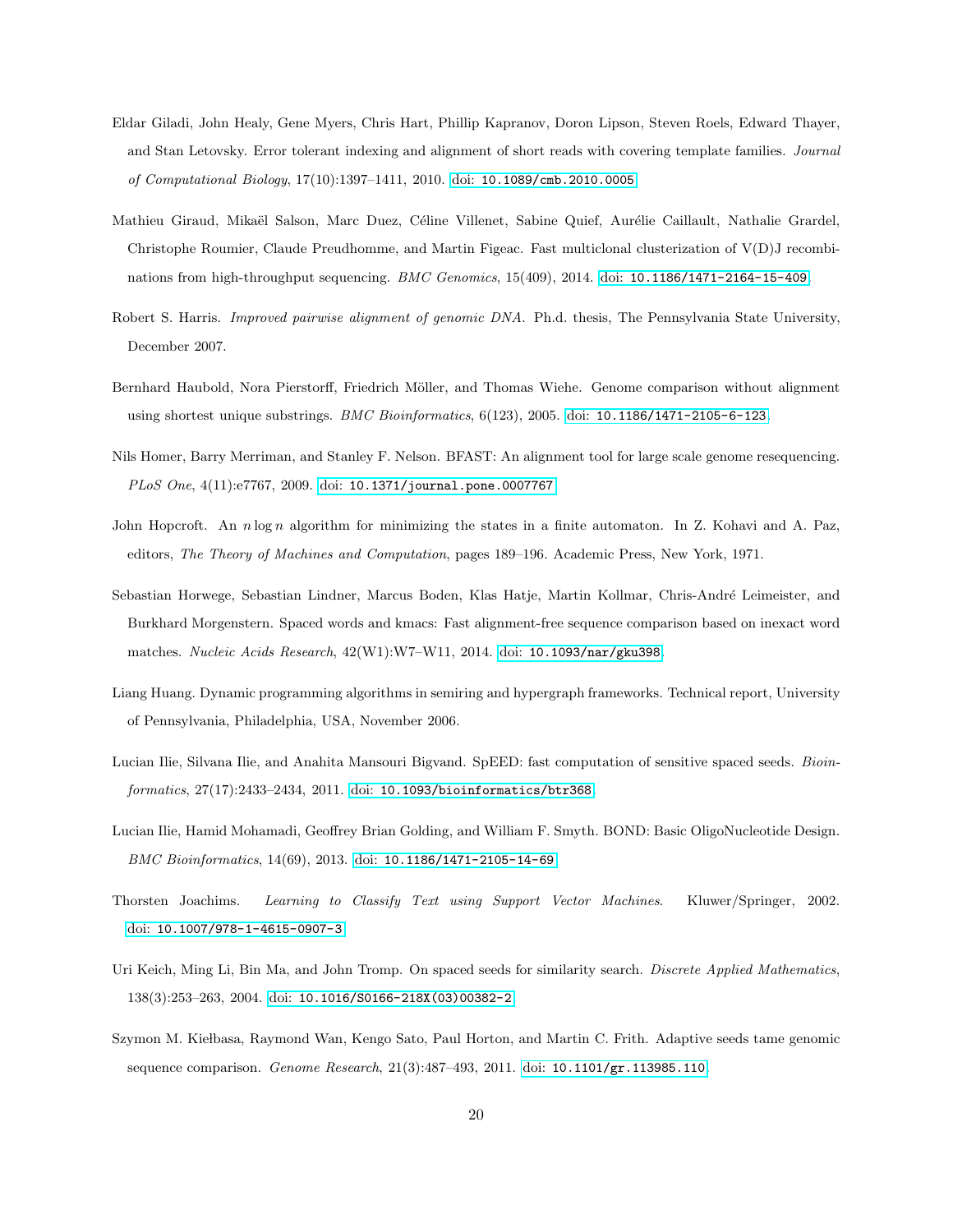- <span id="page-20-10"></span>Rui Kuang, Eugene Ie, Ke Wang, Kai Wang, Mahira Siddiqi, Yoav Freund, and Christina Leslie. Profile-based string kernels for remote homology detection and motif extraction. *Journal of Bioinformatics and Computational Biology*, 3(3):527–550, 2005. doi: [10.1109/CSB.2004.135](http://dx.doi.org/10.1109/CSB.2004.135).
- <span id="page-20-4"></span>Gregory Kucherov, Laurent Noé, and Mikhail A. Roytberg. Multiseed lossless filtration. *IEEE/ACM Transactions on Computational Biology and Bioinformatics (TCBB)*, 2(1):51–61, 2005. doi: [10.1109/tcbb.2005.12](http://dx.doi.org/10.1109/tcbb.2005.12).
- <span id="page-20-3"></span>Gregory Kucherov, Laurent Noé, and Mikhail A. Roytberg. A unifying framework for seed sensitivity and its application to subset seeds. *Journal of Bioinformatics and Computational Biology*, 4(2):553–569, 2006. doi: [10.1142/S0219720006001977](http://dx.doi.org/10.1142/S0219720006001977).
- <span id="page-20-5"></span>Gregory Kucherov, Laurent Noé, and Mikhail A. Roytberg. Subset seed automaton. In *Proceedings of the 12th International Conference on Implementation and Application of Automata (CIAA)*, volume 4783 of *LNCS*, pages 180–191, 2007. doi: [10.1007/978-3-540-76336-9\\_18](http://dx.doi.org/10.1007/978-3-540-76336-9_18).
- <span id="page-20-6"></span>Gregory Kucherov, Laurent Noé, and Mikhail A. Roytberg. Iedera subset seed design tool. <http://bioinfo.lifl.fr/yass/iedera.php>, 2014.
- <span id="page-20-0"></span>Chris-Andr´e Leimeister, Marcus Boden, Sebastian Horwege, Sebastian Lindner, and Burkhard Morgenstern. Fast alignment-free sequence comparison using spaced-word frequencies. *Bioinformatics*, 30(14):1991–1999, 2014. doi: [10.1093/bioinformatics/btu177](http://dx.doi.org/10.1093/bioinformatics/btu177).
- <span id="page-20-8"></span>Christina S. Leslie, Eleazar Eskin, and William Stafford Noble. The spectrum kernel: A string kernel for SVM protein classification. In *Proceedings of the Pacific Symposium on Biocomputing (PSB)*, pages 564–575, 2002.
- <span id="page-20-9"></span>Christina S. Leslie, Eleazar Eskin, Adiel Cohen, Jason Weston, and William Stafford Noble. Mismatch string kernels for discriminative protein classification. *Bioinfomatics*, 20(4):467–476, 2004. doi: [10.1093/bioinformatics/btg431](http://dx.doi.org/10.1093/bioinformatics/btg431).
- <span id="page-20-1"></span>Ming Li, Bin Ma, Derek Kisman, and John Tromp. PatternHunter II: Highly sensitive and fast homology search. *Journal of Bioinformatics and Computational Biology*, 2(3):417–439, 2004. doi: [10.1142/S0219720004000661](http://dx.doi.org/10.1142/S0219720004000661).
- <span id="page-20-2"></span>Hao Lin, Zefeng Zhang, Michael Q. Zhang, Bin Ma, and Ming Li. ZOOM! Zillions Of Oligos Mapped. *Bioinformatics*, 24(21):2431–2437, 2008. doi: [10.1093/bioinformatics/btn416](http://dx.doi.org/10.1093/bioinformatics/btn416).
- <span id="page-20-11"></span>Zongzhi Liu, Todd Z. DeSantis, Gary L. Andersen, and Rob Knight. Accurate taxonomy assignments from 16S rRNA sequences produced by highly parallel pyrosequencers. *Nucleic Acids Research*, 36(18):e120, 2008. doi: [10.1093/nar/gkn491](http://dx.doi.org/10.1093/nar/gkn491).
- <span id="page-20-7"></span>Huma Lodhi, Craig Saunders, John Shawe-Taylor, Nello Cristianini, and Chris Watkins. Text classification using string kernels. *Journal of Machine Learning Research*, 2:419–444, 2002. doi: [10.1162/153244302760200687](http://dx.doi.org/10.1162/153244302760200687).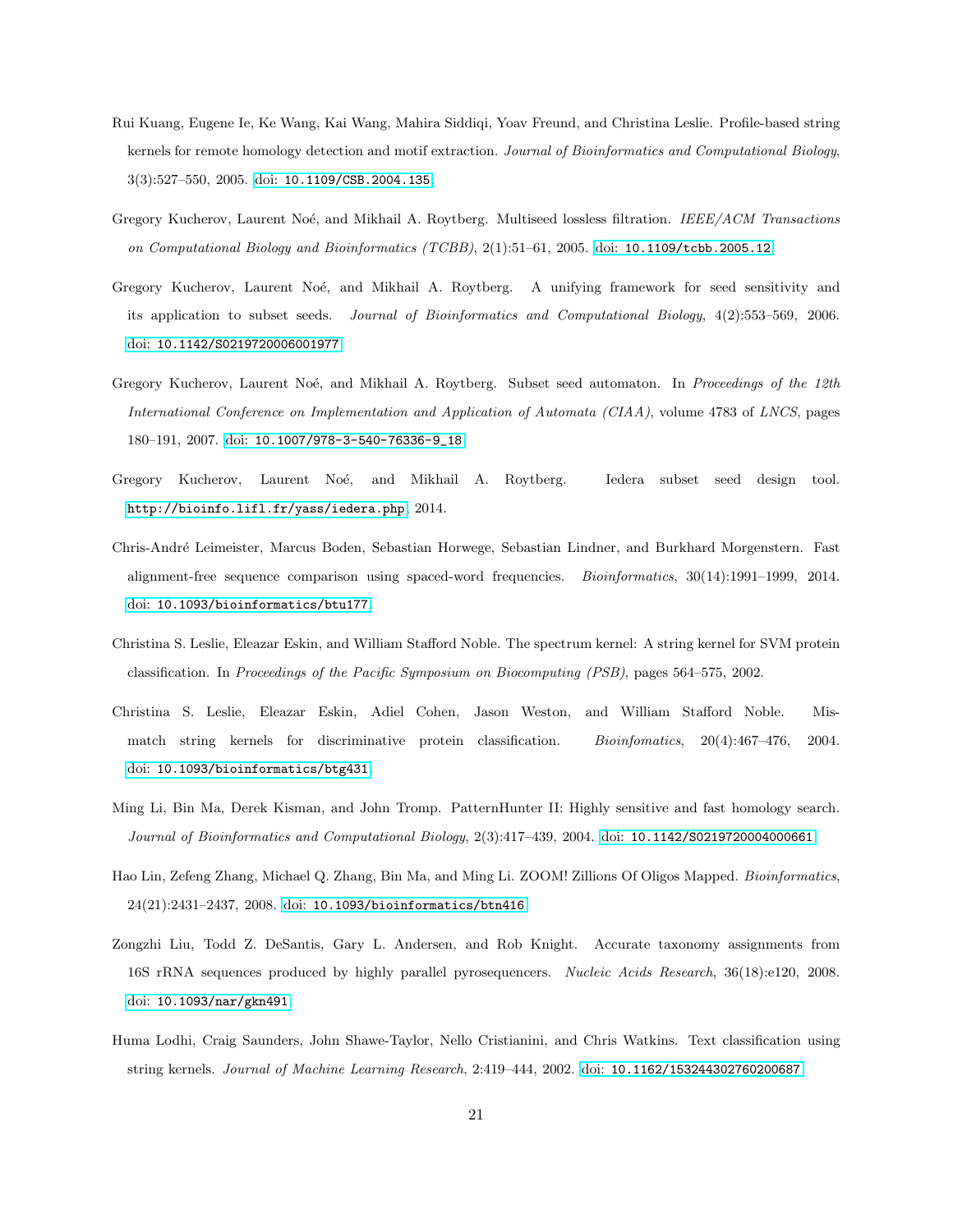- <span id="page-21-3"></span>Tobias Marschall, Inke Herms, Hans-Michael Kaltenbach, and Sven Rahmann. Probabilistic arithmetic automata and their applications. *IEEE/ACM Transactions on Computational Biology and Bioinformatics (TCBB)*, 9(6): 1737–1750, 2012. doi: [10.1109/TCBB.2012.109](http://dx.doi.org/10.1109/TCBB.2012.109).
- <span id="page-21-1"></span>Donald E. K. Martin. Coverage of spaced seeds as a measure of clumping. In *JSM Proceedings, Statistical Computing Section*, Alexandria, Virginia, 2013. American Statistical Association.
- <span id="page-21-6"></span>Donald E. K. Martin and Deidra A. Coleman. Distribution of clump statistics for a collection of words. *Journal of Applied Probability*, 48(4):901–1204, 2011. doi: [10.1239/jap/1324046018](http://dx.doi.org/10.1239/jap/1324046018).
- <span id="page-21-2"></span>Donald E. K. Martin and Laurent Noé. Faster exact probabilities for statistics of overlapping pattern occurrences. *Submitted to the Annals of the Institute of Statistical Mathematics (AISM)*, 2014.
- <span id="page-21-11"></span>Sebastian Maurer-Stroh, Vithiagaran Gunalan, Wing-Cheong Wong, and Frank Eisenhaber. A simple shortcut to unsupervised alignment-free phylogenetic genome groupings, even from unassembled sequencing reads. *Journal of Bioinformatics and Computational Biology*, 11(6):1343005, 2013. doi: [10.1142/S0219720013430051](http://dx.doi.org/10.1142/S0219720013430051).
- <span id="page-21-12"></span>Charles D. Michener and Robert R. Sokal. A quantitative approach to a problem in classification. *Evolution*, 11(2): 130–162, June 1957.
- <span id="page-21-9"></span>Mehryar Mohri. *Handbook of Weighted Automata*, chapter Weighted Automata Algorithms, pages 213–254. Springer, 2009. doi: [10.1007/978-3-642-01492-5\\_6](http://dx.doi.org/10.1007/978-3-642-01492-5_6).
- <span id="page-21-5"></span>François Nicolas and Éric Rivals. Hardness of optimal spaced seed design. *Journal of Computer and System Sciences*, 74(5):831–849, 2008. doi: [10.1016/j.jcss.2007.10.001](http://dx.doi.org/10.1016/j.jcss.2007.10.001).
- <span id="page-21-8"></span>Grégory Nuel. Pattern Markov chains: optimal Markov chain embedding through deterministic finite automata. *Journal of Applied Probability*, 45:226–243, 2008.
- <span id="page-21-4"></span>Gr´egory Nuel. *Bioinformatics - Trends and Methodologies*, chapter Significance Score of Motifs in Biological Sequences. InTech, 2011. doi: [10.5772/18448](http://dx.doi.org/10.5772/18448).
- <span id="page-21-7"></span>Octave community. GNU Octave 3.8. <http://www.gnu.org/software/octave/>, 2014.
- <span id="page-21-0"></span>Taku Onodera and Tetsuo Shibuya. The gapped spectrum kernel for support vector machines. In *Proceedings of the International Conference on Machine Learning and Data Mining in Pattern Recognition (MLDM)*, volume 7988 of *LNCS*, pages 1–15, 2013. doi: [10.1007/978-3-642-39712-7\\_1](http://dx.doi.org/10.1007/978-3-642-39712-7_1).
- <span id="page-21-10"></span>Jean-Eric Pin. Tropical semirings. In J. Gunawardena, editor, ´ *Idempotency*, volume 11 of *Publ. Newton Inst.*, pages 50–69, Bristol, 1998. Cambridge Univ. Press.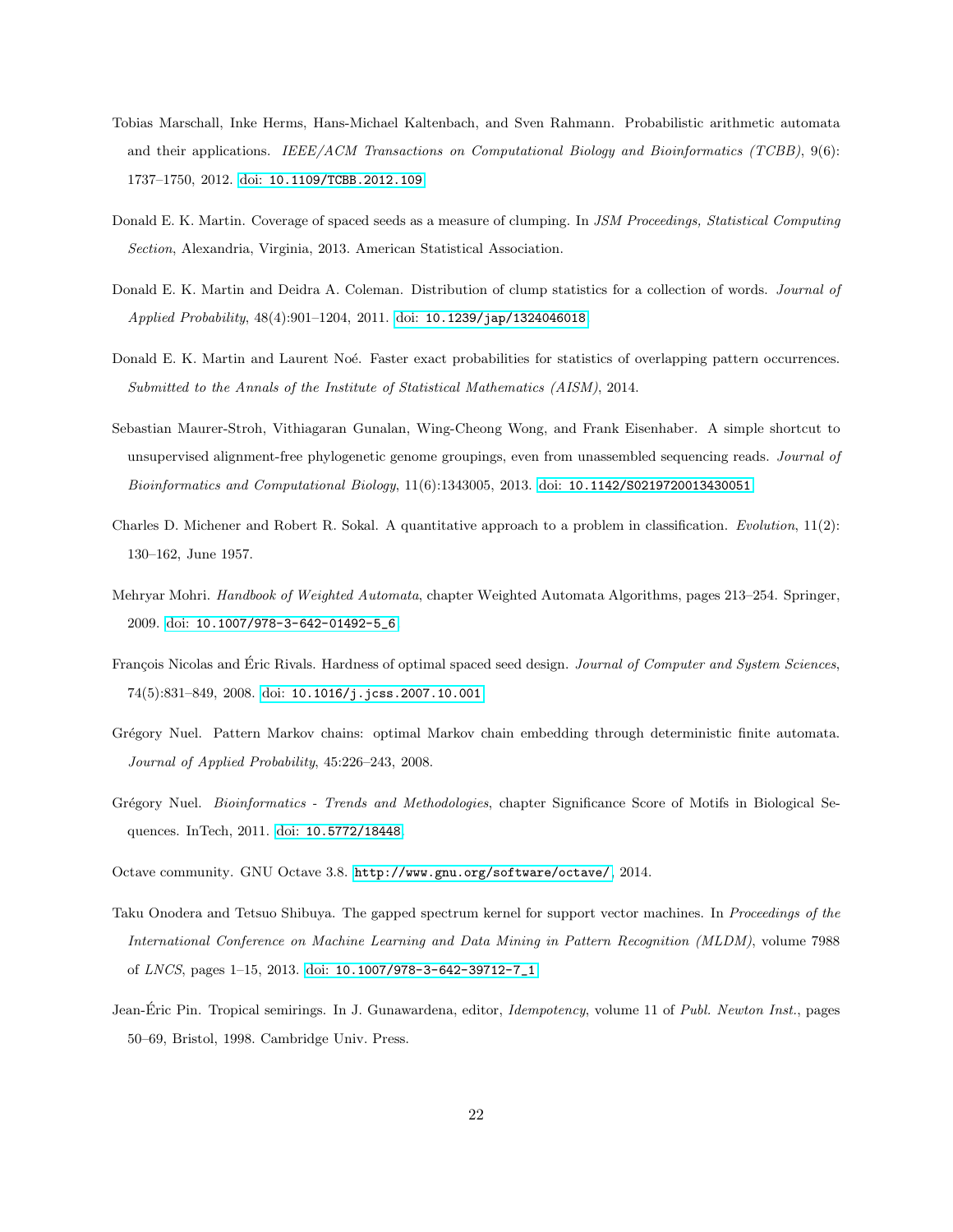- <span id="page-22-6"></span>Ji Qi, Hong Luo, and Bailin Hao. CVTree: A phylogenetic tree reconstruction tool based on whole genomes. *Nucleic Acids Research*, 32(suppl 2):W45–W47, 2004. doi: [10.1093/nar/gkh362](http://dx.doi.org/10.1093/nar/gkh362).
- <span id="page-22-3"></span>Kim R. Rasmussen, Jens Stoye, and Eugene W. Myers. Efficient q-gram filters for finding all  $\epsilon$ -matches over a given length. *Journal of Computational Biology*, 13(2):296–308, 2006. doi: [10.1089/cmb.2006.13.296](http://dx.doi.org/10.1089/cmb.2006.13.296).
- <span id="page-22-1"></span>Mireille Régnier, Billy Fang, and Daria Iakovishina. Clump combinatorics, automata, and word asymptotics. In *Proceedings of the Workshop on Analytic Algorithmics and Combinatorics (ANALCO)*, 2014. doi: [10.1137/1.9781611973204.6](http://dx.doi.org/10.1137/1.9781611973204.6).
- <span id="page-22-5"></span>Hiroto Saigo, Jean-Philippe Vert, Nobuhisa Ueda, and Tatsuya Akutsu. Protein homology detection using string alignment kernels. *Bioinfomatics*, 20(11):1682–1689, 2004. doi: [10.1093/bioinformatics/bth141](http://dx.doi.org/10.1093/bioinformatics/bth141).
- <span id="page-22-11"></span>Craige Schensted. Longest increasing and decreasing subsequences. *Canadian Journal of Mathematics*, 13:179–191, 1961. doi: [10.4153/CJM-1961-015-3](http://dx.doi.org/10.4153/CJM-1961-015-3).
- <span id="page-22-4"></span>Imre Simon. Recognizable sets with multiplicities in the tropical semiring. In *Mathematical foundations of computer science*, volume 324 of *LNCS*, pages 107–120, 1988. doi: [10.1007/BFb0017135](http://dx.doi.org/10.1007/BFb0017135).
- <span id="page-22-7"></span>Gregory E. Simsa, Se-Ran Juna, Guohong A. Wua, and Sung-Hou Kim. Alignment-free genome comparison with feature frequency profiles (FFP) and optimal resolutions. *Proceedings of the National Academy of Sciences*, 106 (8):2677–2682, 2009. doi: [10.1073/pnas.0813249106](http://dx.doi.org/10.1073/pnas.0813249106).
- <span id="page-22-2"></span>Valeri T. Stefanov, Stéphane Robin, and Sophie Schbath. Waiting times for clumps of patterns and for structured motifs in random sequences. *Discrete Applied Mathematics*, 155(6-7):868–880, 2007. doi: [10.1016/j.dam.2005.07.016](http://dx.doi.org/10.1016/j.dam.2005.07.016).
- <span id="page-22-9"></span>Pooj K. Stropea and Etsuko N. Moriyama. Simple alignment-free methods for protein classification: A case study from G-protein-coupled receptors. *Genomics*, 89(5):602–612, 2007. doi: [10.1016/j.ygeno.2007.01.008](http://dx.doi.org/10.1016/j.ygeno.2007.01.008).
- <span id="page-22-10"></span>Susana Vinga. Editorial: Alignment-free methods in computational biology. *Briefings in Bioinformatics*, 15(3): 341–342, 2014. doi: [10.1093/bib/bbu005](http://dx.doi.org/10.1093/bib/bbu005).
- <span id="page-22-8"></span>Susana Vinga and Jonas Almeida. Alignment-free sequence comparison - a review. *Bioinformatics*, 19(4):513–523, 2003. doi: [10.1093/bioinformatics/btg005](http://dx.doi.org/10.1093/bioinformatics/btg005).
- <span id="page-22-12"></span>Jialiang Yang and Louxin Zhang. Run probabilities of seed-like patterns and identifying good transition seeds. *Journal of Computational Biology*, 15(10):1295–1313, 2008. doi: [10.1089/cmb.2007.0209](http://dx.doi.org/10.1089/cmb.2007.0209).
- <span id="page-22-0"></span>Leming Zhou, Ingrid Mihai, and Liliana Florea. Spaced seeds for cross-species cDNA-to-genome sequence alignment. *Communications in Information and Systems*, 10(2):115–136, 2010.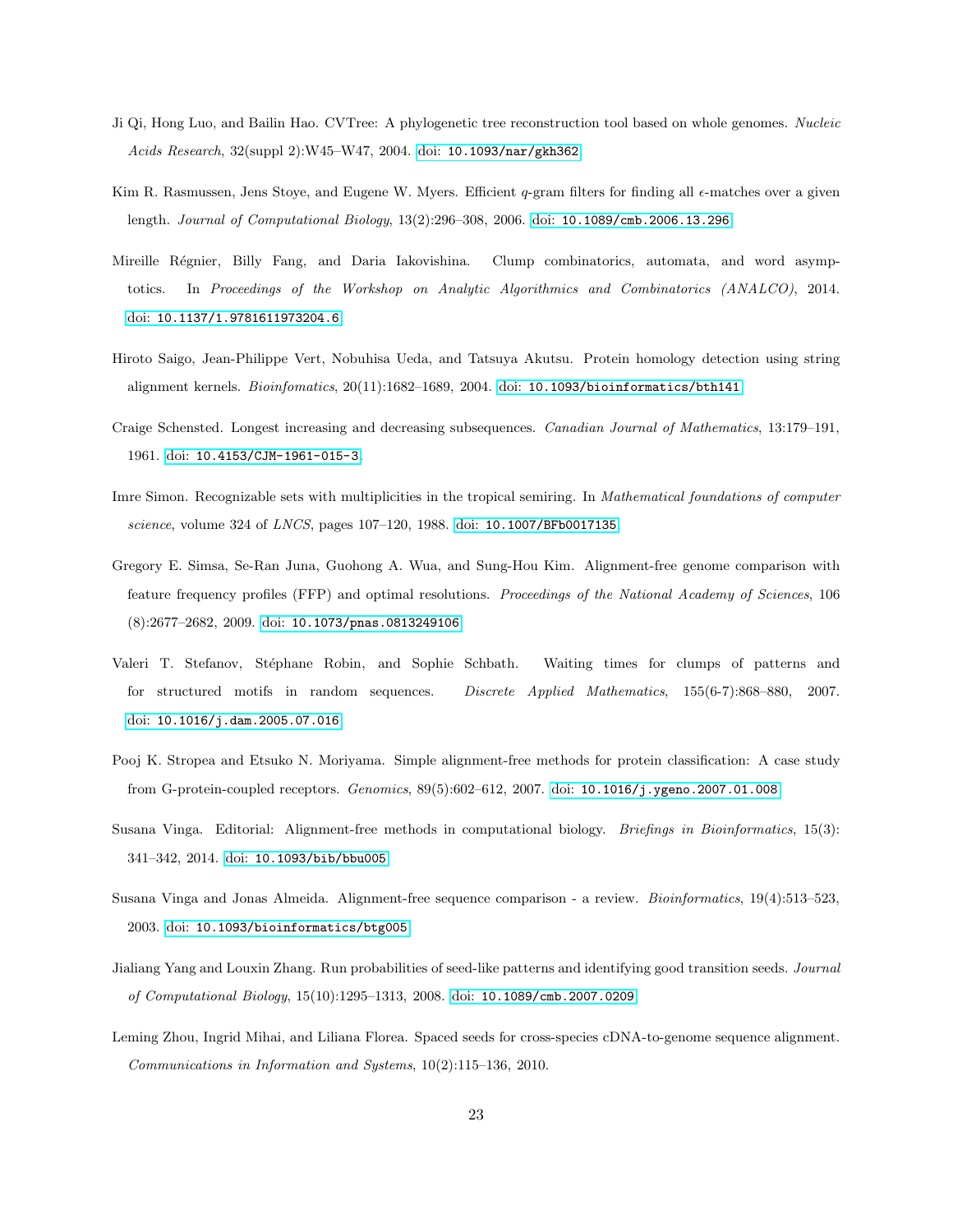### A Seed coverage automaton size

We consider in this part the size of the seed automaton. Given a seed of weight  $w$  and  $r$  jokers we are particularly interested in a bound for the size of the coverage automaton, as this can provide a limit on memory needed for future analyses.

In this section, we first solve the problem in the special case of a seed of the form  $1*^{r}1$ , before going to a more general case of a seed of weight w and r jokers, for which we show a more general (but less satisfying) upper bound.

### <span id="page-23-1"></span>A.1 Seed  $1*^{r}1$  coverage automaton size

<span id="page-23-0"></span>Figure 7: Moore multi-hit (a) and Moore coverage (b) automata size illustrated for the seed  $\pi = 1 * 1$ .

*In boxes are set all the seed prefixes* q *that can be reached for the Moore multi-hit (a) and the Moore coverage (b) automata. Additionally, on the coverage automaton (b), for each prefix* q*, we have enumerated all the possible coverage* strings c that are compatible to form  $\langle {a \atop c} \rangle$  states : this is done by substituting any non-covered 1 symbol of  $\langle {a \atop c} \rangle$  (but the *last)* by a possibly covered one 1 and, for final states, by considering newly covered positions 1.



The  $1*^{r}1$  seed family has already been shown to reach the multi-hit automaton size bound [\(Kucherov et al.,](#page-20-3) [2006\)](#page-20-3) : as a nightmare for the classical seed design tools, such seeds are good candidates to start with.

The multi-hit automaton size is, in the general case, of maximal size  $(w + 1)2^r$  [\(Buhler et al., 2005](#page-17-3), [Kucherov et al., 2006\)](#page-20-3). Moreover, for seeds of the form  $1 * r1$ , this size cannot be reduced further [\(Kucherov et al.,](#page-20-3) [2006\)](#page-20-3): thus,  $1 * r1$  always have multi-hit automata of size  $3 \times 2^r$  (illustrated in Figure [7](#page-23-0) (a) where not all the transitions are shown).

The coverage automaton size for seeds of the form  $1*^{r}1$  is respectively  $4 \times 3^{r}$  for the Moore automaton, and  $3 \times 3^r$  for the Mealy automaton.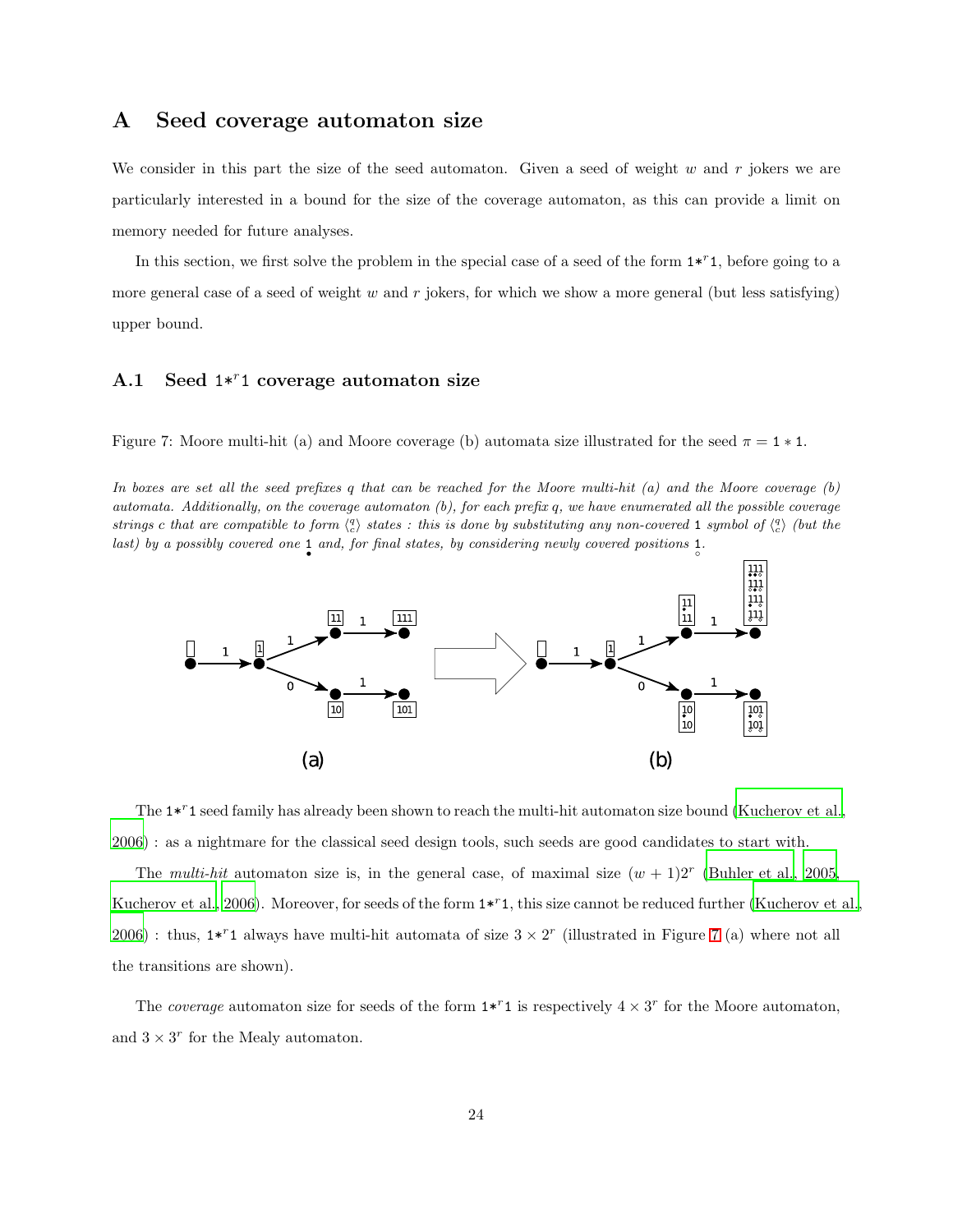Proof. We concentrate first on the Moore automaton. The set of states for the coverage automaton can be easily deduced from the multi-hit automaton by considering, for each of the multi-hit prefixes q, all the possible coverages c that are compatible with the current prefix to form reachable  $\langle \frac{q}{c} \rangle$  states. Any prefix q may have any of its 1-positions (but the last) covered by a previous hit of a seed if this previous hit ends at this 1-position (illustrated by the dot symbols of Figure [7](#page-23-0) (b) to mark 1-positions already covered). Moreover, it must be noticed that coverage of any 1-positions inside q can be chosen independently, by making/disabling a previous hit of a seed using its first 1-position (this position is not shown on the automaton, thus not overlapping the current prefix, and does not have any side effect). Thus all the possible 1-positions (but the last) of a given proper prefix q can be chosen independently with or without coverage. Thus, for any proper prefix q of length  $l + 1$   $(0 < l + 1 < k)$  (q overlaps the first must match symbol, followed by  $l = 1...r$  joker symbols of the seed ongoing hit)

- 1. the very first 1 symbol under a must match symbol can be covered or not (two possibilities : 1 or  $\downarrow$ ),
- 2. the next  $l-1$  symbols under joker symbols can be independently chosen as 0 or 1 (three possibilities :  $0, 1 \text{ or } 1),$
- 3. the very last symbol under the last joker symbol can be independently chosen as 0 or 1 (two possibilities). Note that this 1, as new, cannot be covered by a previous hit.

For a given prefix q with  $l = 1 \ldots r$  jokers, there are thus  $2 \times 3^{l-1} \times 2 = 4 \times 3^{l-1}$  possible  $\langle \frac{q}{c} \rangle$  states. Finally, the final states can be seen as prefixes q of length  $k = r + 2$ , where the last 1 is always newly covered (one choice : 1), the r jokers can be any of 0, 1 or 1 (3 choices), and the very first 1 can be previously covered or newly covered (2 choices : 1 or 1 when considering the Moore automaton), leading to  $3^r \times 2$  final  $\langle \frac{q}{c} \rangle$  states. At the end, adding the initial state for  $q = \epsilon$ , and its next state (for  $q = 1$ " corresponding to the first must match position of the seed which cannot be covered), gives :



 $4 \times 3^{r}$ 

Such seeds  $1*^{r}1$  have thus a Moore coverage automata of size  $4 \times 3^{r}$ .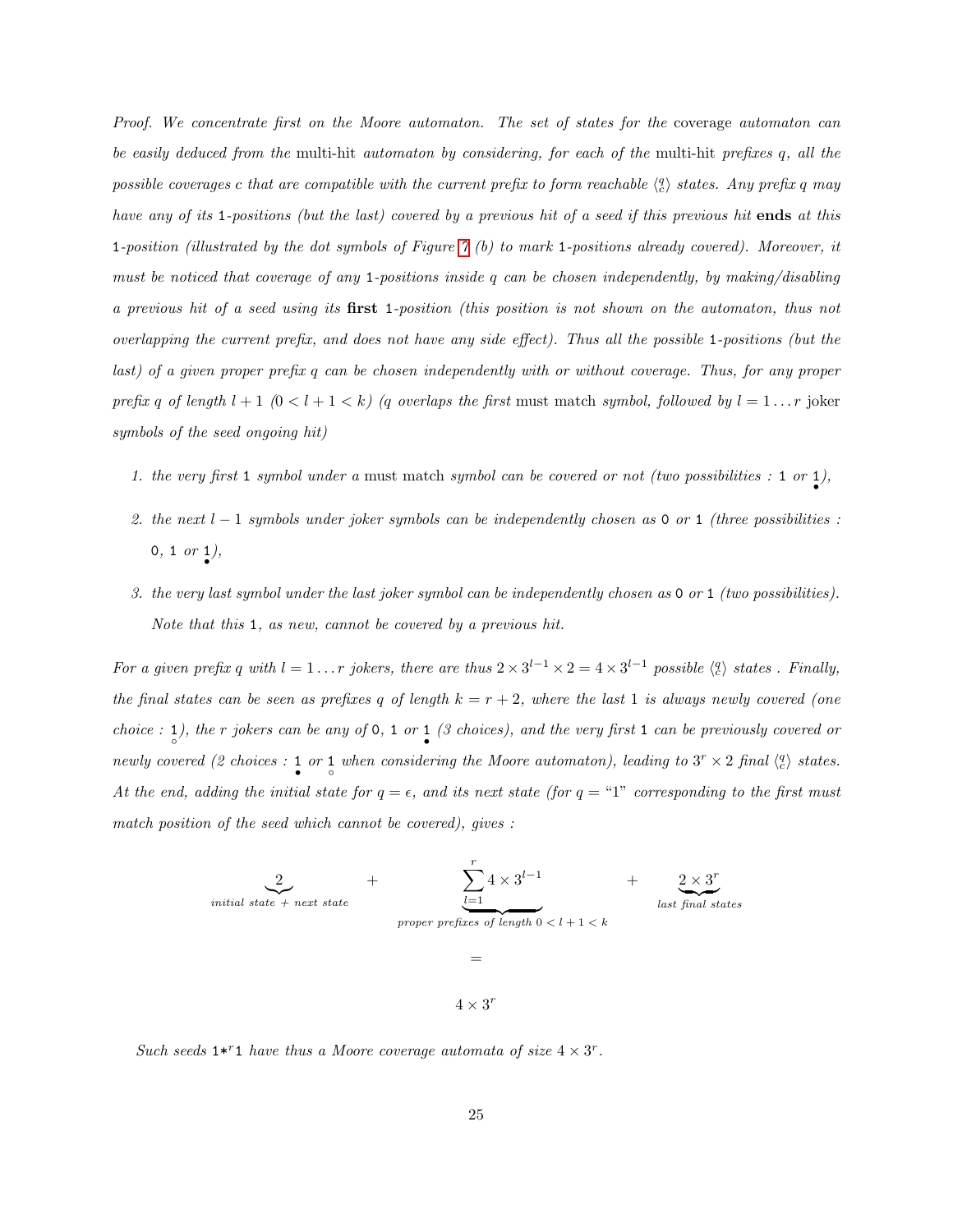Note that this size cannot be reduced. In other words, given any pair of states  $\langle \frac{q_a}{c_a} \rangle$  and  $\langle \frac{q_b}{c_b} \rangle$  on this automaton, and starting (from each of these states) a walk by reading the same (given) string u :

- if  $q_a$  and  $q_b$  are different, then it is always possible to find one string u such that only one of the two walks reaches a final state (as done in [Kucherov et al.](#page-20-3), [2006](#page-20-3)).
- otherwise, the coverages  $c_a$  and  $c_b$  must be different : it is then always possible to find one string u going to two final states that have a different coverage increment for the Moore automaton.

We concentrate now on the Mealy automaton. The main difference with the Moore automaton is that suffixes of full length k (that are final states of the Moore automaton) are not represented because coverage values are set on transitions, and not on states (see Martin and Noé,  $2014$ ).

For the Mealy automaton of Martin and Noé (2014), and seeds of the form  $1^{*}$  and  $($ of length  $k = r + 2$  and weight 2), there are  $2 \times 3^l$  proper prefixes q of length  $l + 1$   $(0 \leq l + 1 < k)$ :

- 1. the first symbol must be 1, or  $\frac{1}{\bullet}$  (two possibilities),
- 2. the next l symbols can be 0, 1 or  $1 \binom{3^l}{2^l}$  possibilities).

 $in$ 

Adding the initial state, gives :

1 |{z} + Xr l=0 2 × 3 l | {z } proper prefixes of length 0 ≤ l + 1 < k = 1 + 2 × 3 <sup>r</sup>+1 − 1 2 = 3 r+1

This bound is reached for the same reasons of non-reducibility (applied on transition labels on Mealy, and not on final state labels as in Moore).

 $\Box$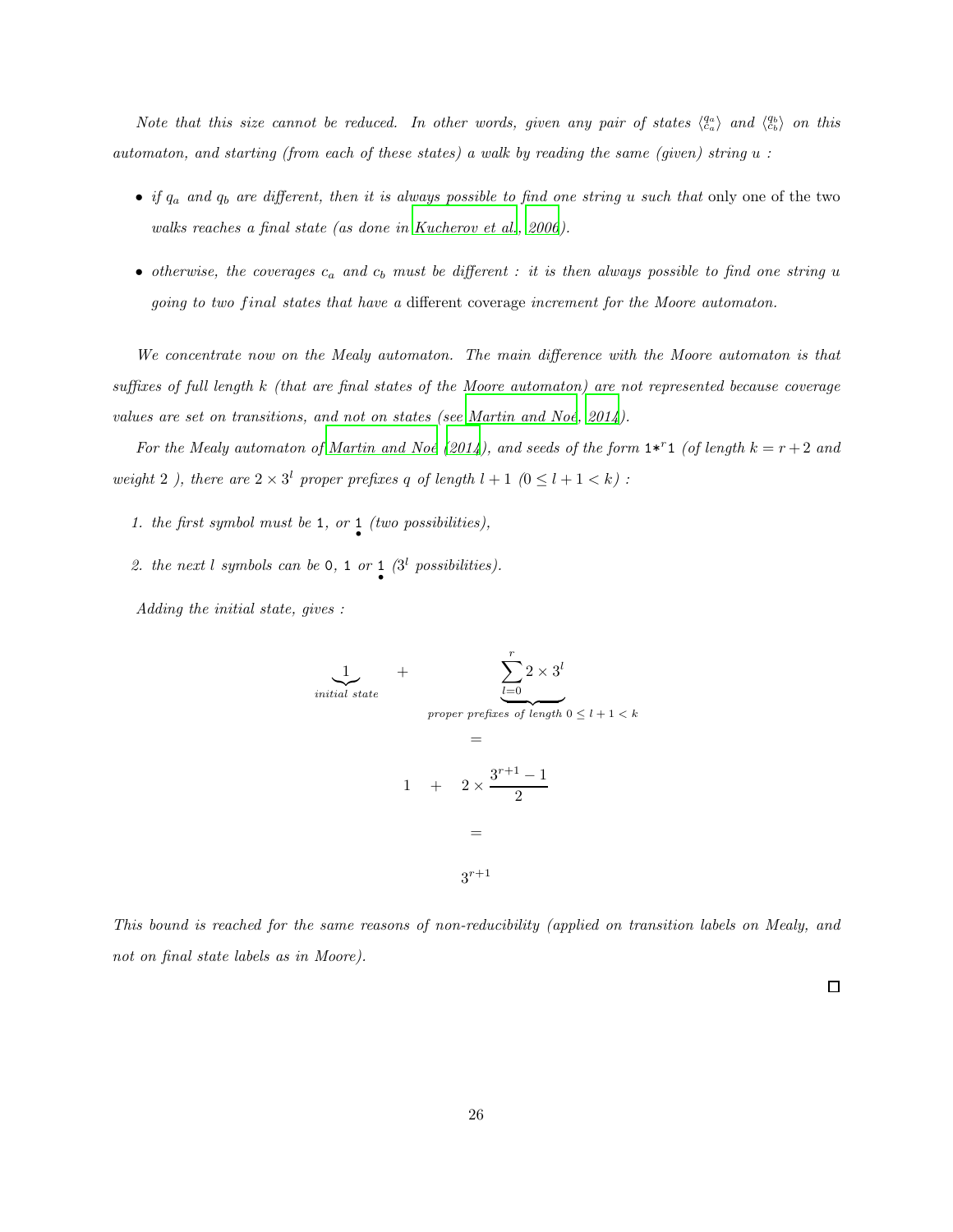#### A.2 Coverage automaton size in the general case

Now consider a seed of span k with r jokers and of weight  $w (w + r = k)$ . Following the previous section [A.1,](#page-23-1) a similar reasoning gives a bound on the automaton size of  $2^w \times 3^r$  for the Moore automaton and of  $(2^w - 1) \times 3^r$  for the Mealy automaton.

Proof. We concentrate first on the Moore automaton. We respectively call  $r_j$  and  $w_j$  the number of joker symbols and must match symbols for a given seed prefix of length j  $(r_j = |j(\pi)|_*, w_j = |j(\pi)|_1, r_j + w_j = j)$ . We don't necessarily suppose that the seed starts and ends with a must match symbol. We will show that the number of states  $\langle \begin{array}{c} \alpha \\ \end{array} \rangle$  such that |q| and |c| are  $\leq j$  is at most  $2^{w_j} \times 3^{r_j}$ , by induction.

- This is first true for  $j = 0$ , because the empty state (also called the initial state)  $\binom{q}{c}$  where  $|q| = |c| = 0$ is the only one that can match the empty seed prefix  $_0(\pi)$ .
- If we suppose that it is true for a given i  $(\#\{\text{states} \mid \binom{q}{c} \text{ with } |q| = |c| \leq i\} \leq 2^{w_i} \times 3^{r_i}$ , it can be now considered for  $j = i + 1$ . We split the demonstration for j in two parts :
	- 1. when  $|q| = |c| \leq i$ , by taking the set of the  $2^{w_i} \times 3^{r_i}$  possible  $\binom{q}{c}$  states (induction hypothesis)
	- 2. otherwise, when  $|q| = |c| = j$ , by considering and adding to this set the states  $\binom{q}{c}$  that can be possibly reached. Two cases must then be considered :
		- (a) if the last symbol  $\pi[j]$  of the seed prefix  $_i(\pi)$  is a must match, this symbol can only be compatible with a 1 on  $q[j]$  (and this 1 cannot be covered by  $c[j]$ , as the last one being added).
		- (b) if the last symbol  $\pi[j]$  of the seed prefix  $_j(\pi)$  is a joker, this symbol can be compatible either with a 0 or a 1 on  $q[j]$  (which cannot be covered by  $c[j]$  too).

Considering now the prefix  $_i(\pi)$  preceding  $\pi[j]$ , we can see that :

- the  $w_i$  must match symbols of  $_i(\pi)$  are compatible with a 1 or a 1  $(2^{w_i}$  possibilities),
- the remaining  $r_i$  jokers of  $_i(\pi)$  are compatible with a 0, a 1 or a 1  $(3^{r_i}$  possibilities).

Combining each of the cases (a) and (b) with the preceding prefix  $_i(\pi)$  gives  $1 \times 2^{w_i} 3^{r_i}$  states for (a), or  $2 \times 2^{w_i} 3^{r_i}$  states for (b), respectively, when  $|q| = |c| = j$ .

At the end, because (a)  $w_j = w_i + 1$  and  $r_j = r_i$ , or (b)  $w_j = w_i$  and  $r_j = r_i + 1$  otherwise, we can see that summing the number of states when  $|q| = |c| \leq i$  and when  $|q| = |c| = j$  gives the expected result  $2^{w_j} \times 3^{r_j}$ , for non-final states.